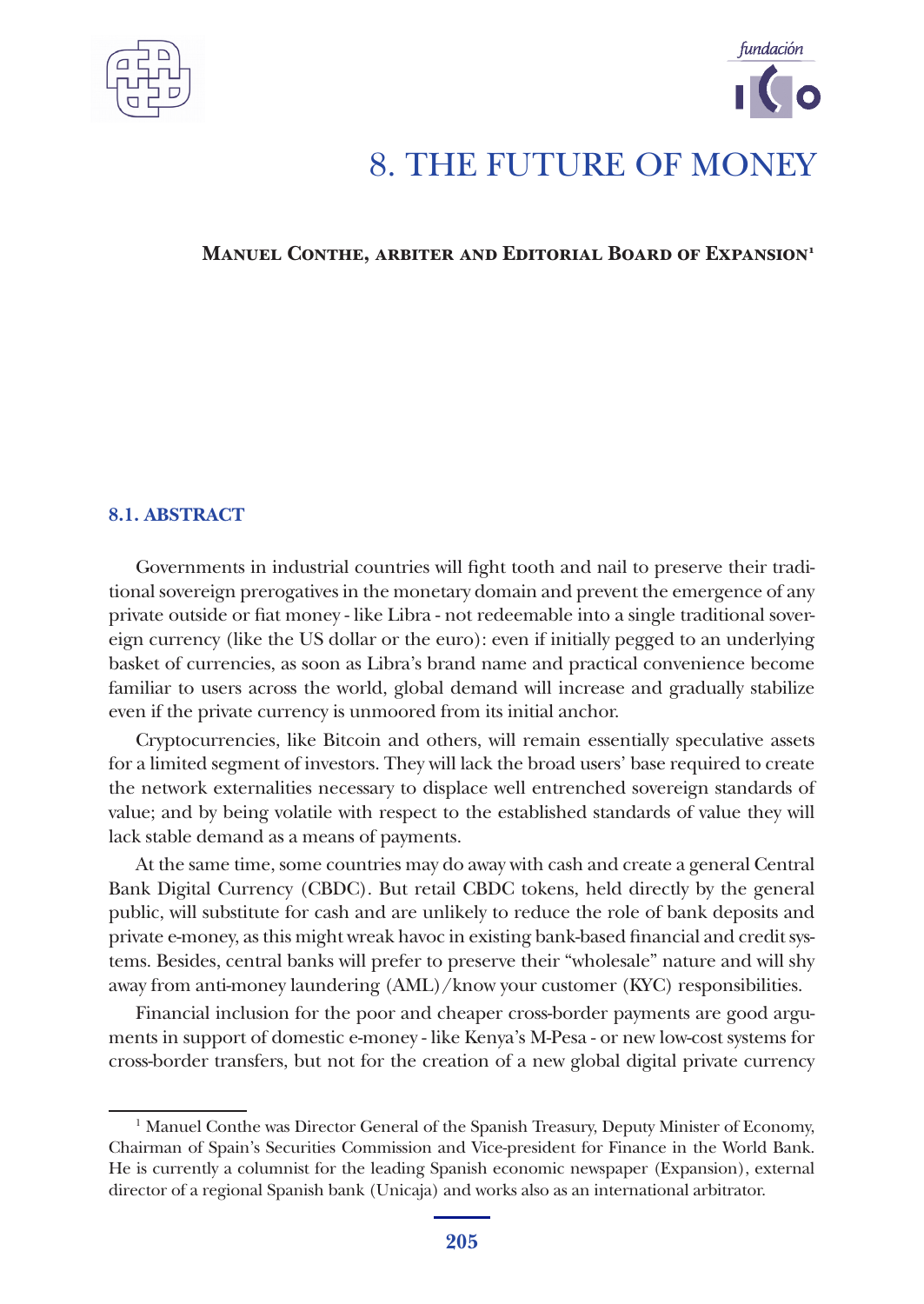



with billions of potential users across the world, with the Hayekian ambition to become a "parallel currency" even in leading industrial countries and a significant potential to destabilize existing financial and monetary systems.

*Keywords:* Stablecoins, Cryptocurrencies, Central bank money, Denationalization of money, Network externalities, Central Bank Digital Currencies (CBDC)

## **8.2. INTRODUCTION**

Any discussion on the future of money - including whether new technology-based digital currencies, private or public, may substitute for traditional bank deposits or cash - must start from a key insight: "money" is a concept which conflates two separate attributes, the standard of value and the means of payment functions.<sup>2</sup> The two attributes frequently combine in some objects - very much like wings and feathers in most birds - and, hence, make it practical to describe such objects as "money". "Money" is thus one of those categories which, as linguists explain, "tend to become defined in terms of prototypes or prototypical instances that contain the attributes most representative of items inside and least representative of items outside the category".3

However, to discuss the future of "money" we need to unbundle its two attributes -i.e. standard of value and general means of payment-, since they are different, respond to different needs and may dissociate, even if they exert on each other a "gravitational pull" which explains why they appear so frequently combined.

Besides being attracted to each other, standards of value and means of payment share a common feature: they are subject to "network externalities", i.e. the more people use them, the more useful they become.

Finally, any reflection on the future of money will inevitably have to address the role and comparative advantages of governments and private firms in performing money's two separate functions.

In this paper, then, I will start with a preliminary discussions of those four issues -i.e. the distinction between the standard of value and the means of payments; the spontaneous attraction between these two functions; the network externalities they enjoy; and the role of governments and private companies in creating objects which perform these functions. I will then analyze the structure of modern monetary systems and some recent changes and innovations - like the diminishing role or even disappearance of cash, the emergence of private digital currencies, including Facebook's Libra - and the issuance of central bank digital currencies (CBDC). And I will conclude with some educated guesses on how monetary systems could evolve in the near future.

<sup>2</sup> I leave out the third traditional function attributed to money, "store of value", as it is not specific of money, but shared by many other financial or even real assets (e.g. securities, gold, real

estate, etc.). 3 Eleanor Rosch, "Principles of Categorization", Chapter 8 of "Concepts. Core Readings", edited by Eric Margolis and Stephen Laurence, MIT Press, 1999, p.191.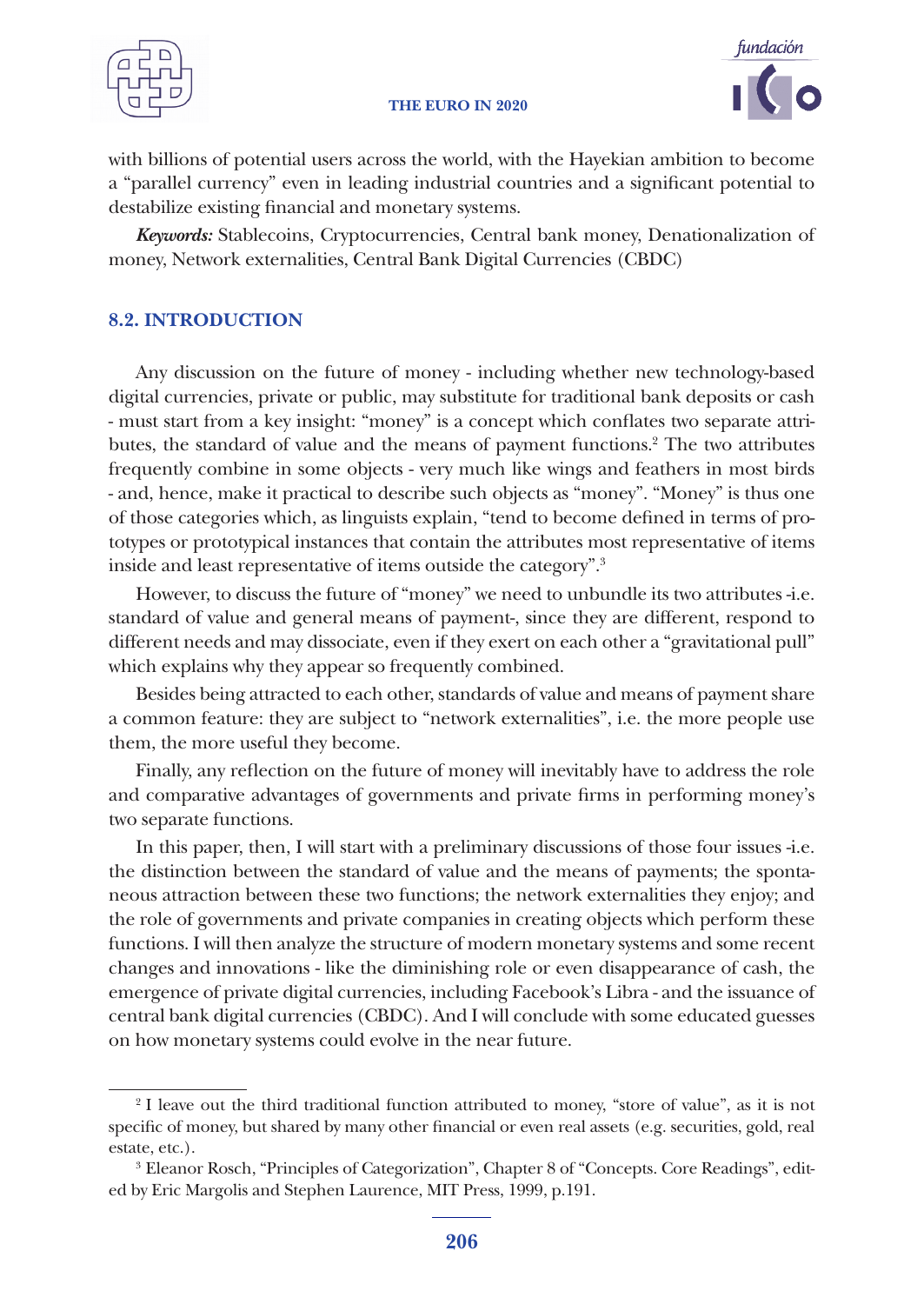



### **8.3. STANDARD OF VALUE VS MEANS OF PAYMENT**

Saint Patrick, the patron saint of Ireland, describes in his *Confession* some payments -probably bribes- he had to make for his safe conduct when, still as a Christian missionary in the late  $5<sup>th</sup>$  century, he visited Western Ireland:<sup>4</sup>

> "You know by experience how much I have paid out to those who were judges in all the regions which I have often visited; for I think that I have given away to them not less than the price of fifteen humans" (i.e. kumal or slave girls).

Paul Einzig hastens to explain away the Saint's surprising reference to slave girls:

"This may mean that he actually surrendered fifteen slaves or slave girls, or merely that he made payment of some form to an amount equal to their price. As he was strongly opposed to slavery, the latter explanation, according to which he used slaves merely as standard of value and not as a means of payment, seems much more likely to be right  $(...)$  The Hibernian Synod, which sat under him in the  $5<sup>th</sup>$ century, decreed that he who sheds the blood of a bishop or a high prince or a scribe 'shall be crucified or pay seven ancillee'. The text adds that if paid in specie, one-third of the fine must be paid in silver. This clearly indicates that the unit of slave girl merely served, on that occasion at any rate, as a standard of value. (…) It is believed that the kumal became an abstract unit of account by the  $2<sup>nd</sup>$  century A.D. (…) Seven kumals appear to be the popular unit, and there are also references to payments of half of seven kumals, which conclusively proves that kumal was during that period a standard of value, not a medium of exchange".

I bring up this historical episode not to highlight the barbaric customs of ancient Ireland, but to illustrate the difference between two monetary institutions or functions which facilitate transactions:

- 1. The expression of the prices of all goods, services, financial assets and debts in a common "unit of account" or "standard of value".5
- 2. The acceptance by creditors of a commonly-accepted means to settle payments.

<sup>4</sup> The quote is taken from Paul Einzig, "Primitive Money", Second Edition, Pergamon Press, 1966, p.239.

 $5$  Throughout this article I will use these two terms as equivalent, even if many authors make a distinction between the unit of account and the standard of value (or standard of "deferred payments").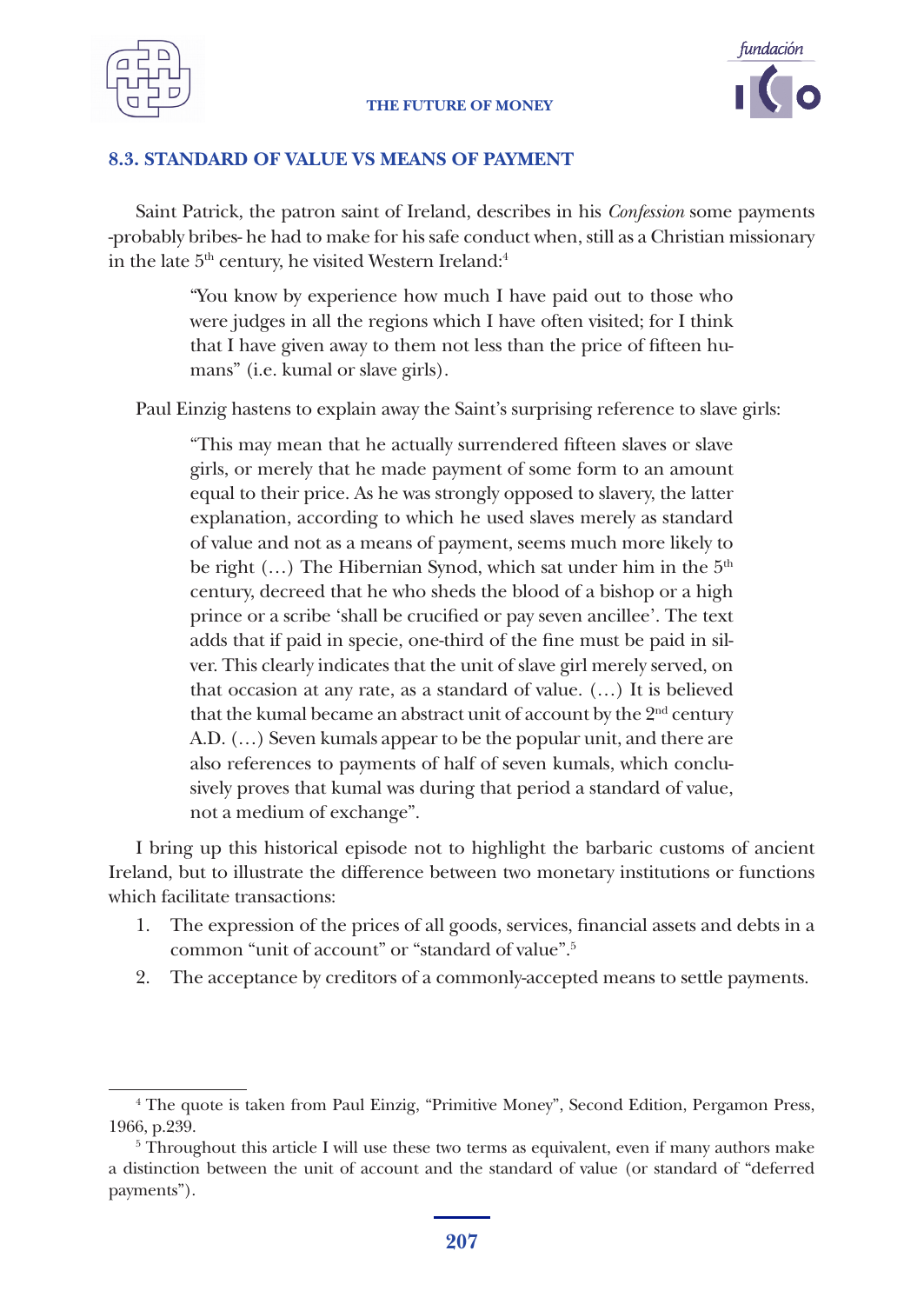



## **8.4. THE STABILITY OF THE STANDARD OF VALUE**

The use of a common unit of account or standard of value makes price comparisons easier, with the standard of value playing the same role as other measurement units or standards (e.g. metric length units or weight measures).

Expressing the prices of N goods in the same unit allows the reduction of N  $(N-1)/2$ bilateral price relations into N-1 prices (assuming one of them serves as the standard), as eloquently described by American economist Charles Kindleberger when explaining the traditional role of gold in the international monetary system:6

> "Assume ten commodities: wheat, tin, cloth…shoes. Without money, the price of any commodity can be quoted in terms of the nine others. To have a system of prices, however, it is convenient and economical to pick one as numéraire and to quote the price of each of the other in it. Since it is convenient and economical, it is done. The numéraire is not exactly chosen, or rather it is chosen by an evolutionary process rather than by a deliberate decision. If wheat were chosen as numéraire, a pound of tin might be worth three-quarters a bushel of wheat, a yard of cotton, one- eighth a bushel, a so on. For ten commodities there are nine prices. If N is 10, N-1 is 9, and the nth commodity becomes numéraire".

At a single moment in time, this useful role could be played by any unit, even an abstract one, to the extent that all prices were expressed in such unit. But what if the particular standard of value used was unstable and volatile, so that prices of individual commodities or services could not be forecasted in advance, even in the short term, with any modicum of certainty?

The answer to this question makes it obvious that although any unit of account can help simplify the expression of relative prices, only a standard with a sufficient degree of stability vis-à-vis most commodities will be useful as a standard for deferred payments.

This simple conclusion explains why currencies suffering high inflation are frequently displaced by foreign stable currencies - as is the case in "dollarized" economies and illustrates the phenomenon of "parallel currencies" - or why a number of new digital private "currencies", while originally labelled "cryptocurrencies", now aim at becoming "stablecoins" and having a relatively stable value vis-à-vis existing currencies: otherwise they will not stand a chance of becoming an appealing store of value and means of payment.

<sup>6</sup> Charles P. Kindleberger, "The Price of Gold and the N-1 Problem", in "International Money. A Collection of Essays", George Allen & Unwin, 1981, p.76.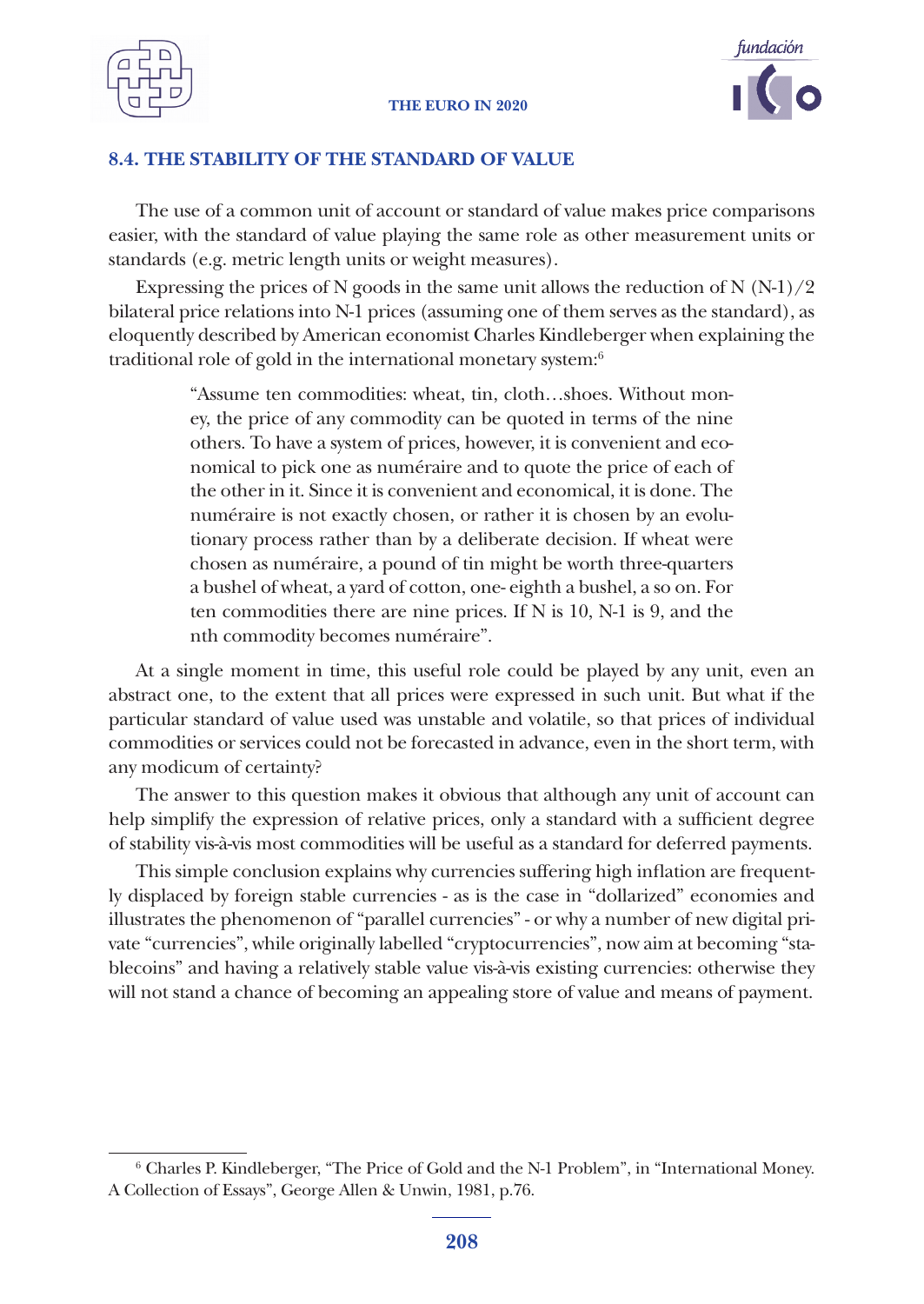



## **8.5.THE CONVENIENCE OF THE MEANS OF PAYMENT**

While stability is the key attribute of an attractive standard of value, convenience (i.e. user-friendliness and low transaction costs) plays the fundamental role in the selection of a means of payment.

For this reason, once an object - say gold, or a US dollar banknote - has become a generally accepted means of payment, competitive pressures and the ingenuity of private entrepreneurs will unleash a process in search of substitutes which, while claiming to bear a fixed 1 to 1 relation to the underlying means of payment, will be designed to be more useful or attractive.

Many years ago, the great American economist and Nobel Prize Milton Friedman described this process with respect to monetary commodities (like gold): *<sup>7</sup>*

> "Private promises to pay the monetary commodity are as good as the monetary commodity itself -so long as they command confidence that they will be fulfilled- and far cheaper to produce, since the issuers can meet possible demands for redemption by keeping on hand an amount of the monetary commodity equal to only a fraction of their outstanding promises. A pure commodity standard therefore tends to break down".

But this substitution process - which we could call "monetary piggybacking" and Hayek described, in more derogatory terms, as "parasitic" - may apply not only to monetary commodities, but also to fiduciary means of payment. Monetary history, from the distant past until today, is full of examples of the emergence of new financial claims which, while convertible or redeemable into the established means of payment, offered more convenient features. A similar process is discernible in the transfer of monetary value between distant places.

Thus, for instance:

- Letters of credit, promissory notes and bills of exchange, drawn in hard currencies, were popular means of payment among merchants, travelers or governments sending armies marching into distant territories, and were extensively used in Medieval fairs. When endorsable, they circulated among merchants as actual means of payment.8
- "Hawala" and similar informal fund transfer systems like China's "fei-ch'ien" ("flying money") - emerged years ago in several countries and regions around the world (India, Pakistan, the Philippines, the Middle East, etc.) as a way to transfer

<sup>7</sup> Milton Friedman, "A Program for Monetary Stability", Fordham University Press, New York, 1960, p.6.

<sup>8</sup> For a detailed study, see Benjamin Geva, "The Payment Order of Antiquity and the Middle Ages. A Legal History", Hart Monographs in Transnational and International Law, Volume 6, Hart Publishing, 2011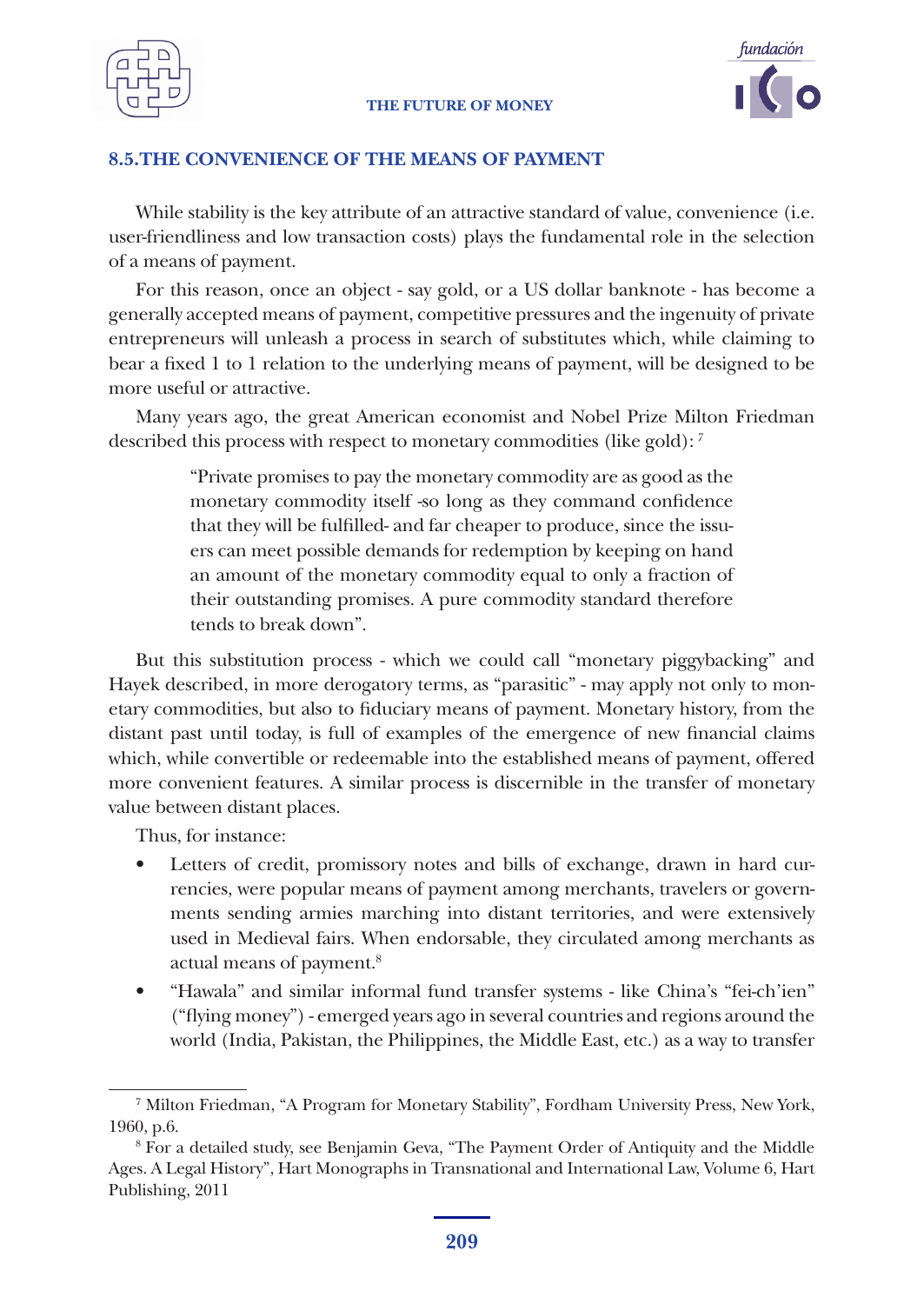



money to distant places, with payments being made by a network of *hawaladars* operating in local currency. In the wake of the 9/11 terrorist attacks this primitive but efficient cross-border transfer system elicited the interest of agencies fighting terrorism, as it was used to finance illegal and terrorist activities.<sup>9</sup>

• Private banks issued convertible private banknotes - until legislation, like the 1844 Bank Charter Act in England, restricted this privilege to one single, government-supported bank, the "central bank"-; and, subsequently, they accepted deposits. Both notes and deposits were most of the time convertible or redeemable into gold bullion or notes, which led to occasional bank runs and financial crises when holders feared that such convertibility would not be honored. But the key insight was that, even if convertible, they had become effective means of payments or "money", as the English Banking School rightly claimed during its famous controversy with the Bullion School.

While the process of "monetary piggybacking" or creation of "inside money"<sup>10</sup> provided more convenient means of payments, it was not without drawbacks, as American economist James Tobin put it:<sup>11</sup>

> "It is important to provide economic agents a convenient substitute for currency, usable in payments and riskless as a store of value in the unit of account. It is important to protect the society's payments system from interruptions and breakdowns due to bank failures. The problem is that this provision and this protection cannot be accomplished by unregulated competition for checkable demand deposits and loans. (…) The accident of history that made the principal medium of exchange (i.e. bank deposits) inside money also made it vulnerable to events that impair the value and liquidity of the assets backing the money. Striking a balance between competitive efficiency and the protection of depositors seems to be increasingly difficult and costly".

The recent emergence of technology-based new digital currencies and payments applications operated through smartphones, to be mentioned later on, can be seen as part of this long-standing process of monetary innovation aimed at providing users with more convenient means of payment.

<sup>9</sup> Mohammed El Qorchi, Samuel Munzele Maimbo, and John F. Wilson, "Informal Funds Transfer Systems. An Analysis of the Informal Hawala System", IMF-World Bank, 2003, available at https://www.elibrary.imf.org/doc/IMF084/03590-9781589062269/03590-9781589062269/Other\_formats/Source\_PDF/03590-9781452791388.pdf

 $10$  The distinction between "inside" (or redeemable) money and "outside" (or fiduciary) money was first made by in 1960 by John G. Gurley and Edward S. Shaw in their "Money in a Theory of Finance". For a recent explanation, see Ricardo Lagos, "Inside and Outside Money", Federal Reserve Bank of Minneapolis, Research Department Staff Report 374, May 2006, available at https:// www.minneapolisfed.org/research/sr/sr374.pdf

 $11$  James Tobin, op.cit., p.25.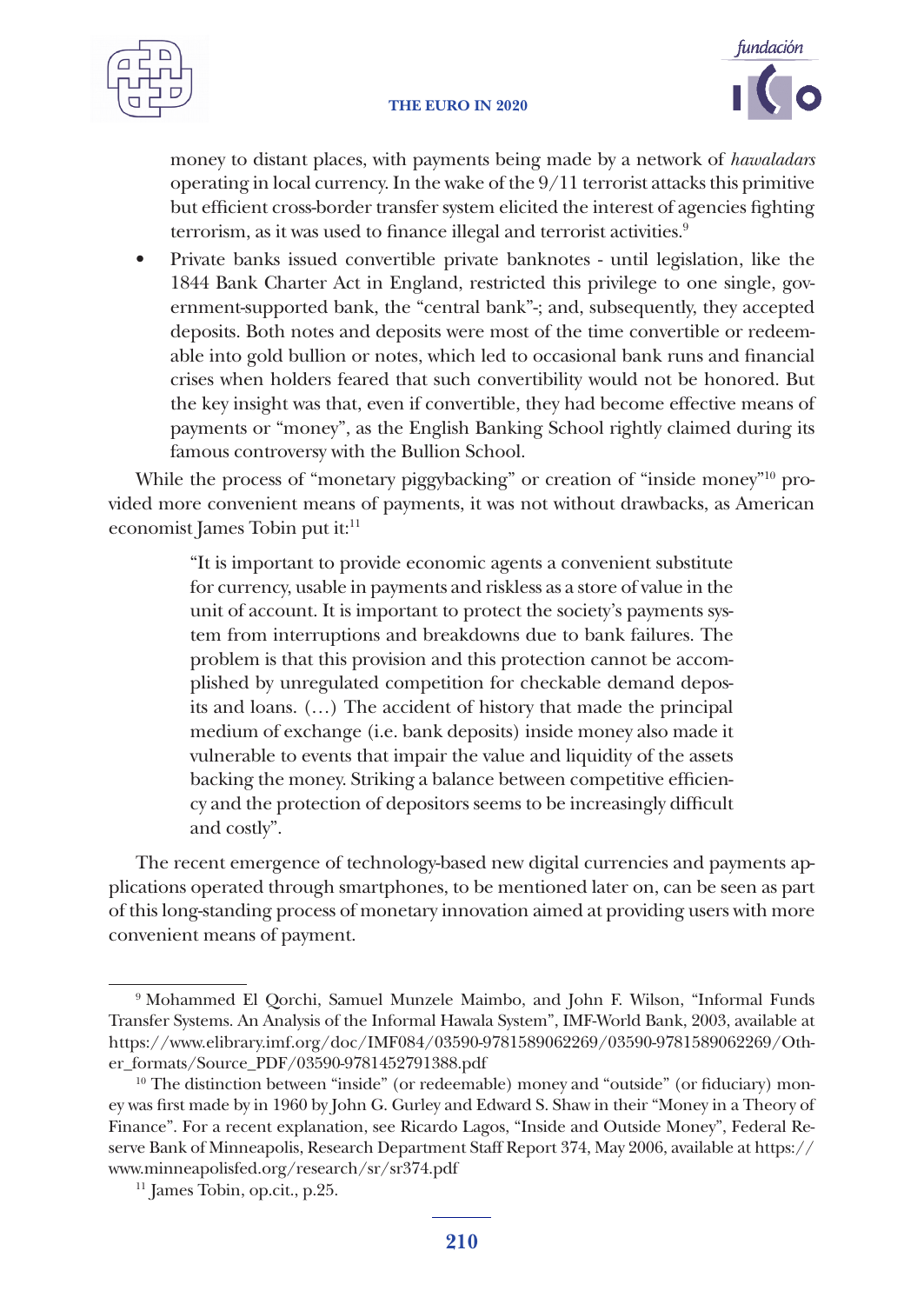



Note, however, that the mere creation of a user-friendly digital payment system, while reducing transaction costs, will not help users escape the problem of hyperinflation or the depreciation of the standard of value in which the digital balances are denominated.

This was borne out recently in Zimbabwe, a country currently suffering a new bout of hyperinflation, but this time in an "almost digitalized monetary economy" due to the proliferation of mobile payments in the country. As described recently by the Financial Times' journalist Izabella Kaminska: 12

> EcoCash, Zimbabwe's equivalent of Kenya's better-known M-Pesa system, counts as much as 90 per cent of the adult population as customers. (…) As it was growing in popularity and serving the unbanked, EcoCash's nationwide network of agents sucked dollars out of the hands of the population, turning them into digital balances. This amounted to the transfer of foreign cash stock from citizens to the banking system, with the money ending up in the control of the central bank". The Government subsequently introduced a new local currency, the RTGS dollar, declared it legal tender and redenominated in the new currency all Government contracts. While the original exchange rate was set at 8-to-1 to the US dollar, the free-market rate has since reached 21-to-1, which led many people to offer EcoCash agents premiums and additional commissions in exchange for hard cash (in US dollars). Outages and glitches became more common and in September 2019 the Government took action to prevent "illegal activities abusing the cash-in, cash-out and cashback facilities" and the "buying and selling of cash through mobile agents at high rates above approved charges, and suspended all of EcoCash's cash-in and cash-out activities. But the move was highly unpopular, leading the government to reinstate in October 2019 a limited cash-out option with a \$100 per transaction cap".

## **8.6. MONETARY GRAVITATION LAWS**

If the standard of value and the means of payment functions are so conceptually different, then why is their degree of correlation such that the prototypical exemplar of "money" or "currency" - e.g. a euro banknote - combines both?

In my view, there are two reciprocal "gravitational forces" which pull together the two functions:

<sup>&</sup>lt;sup>12</sup> Izabella Kaminska, "Mobile money is not helping Zimbabwe's hyperinflation", Financial Times, October 31, 2019.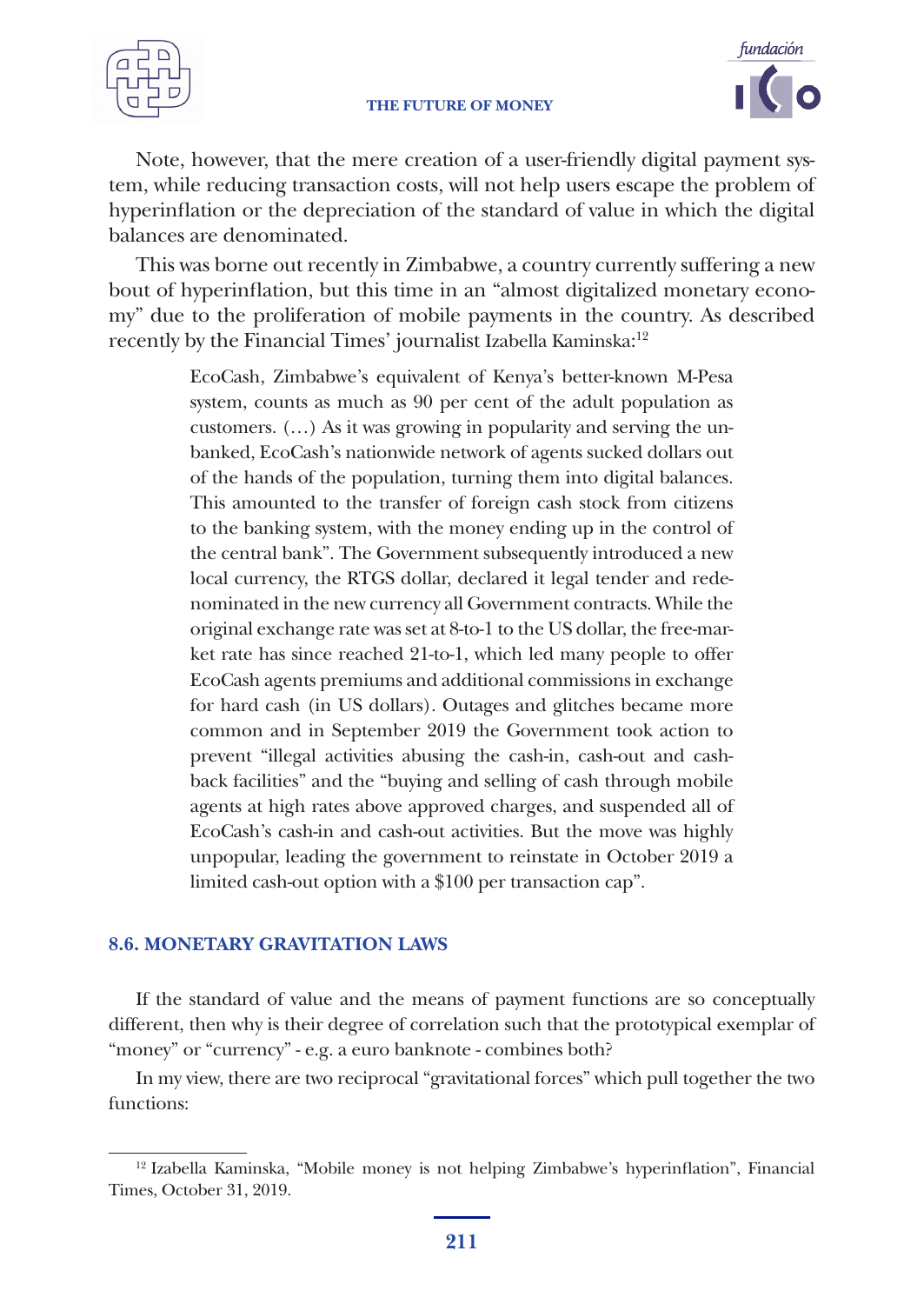



- The practical advantages when the value of the means of payment is expressed in units of the standard of value (e.g. when we settle a  $€10$  debt - the euro being the standard of value - by offering a  $\epsilon$ 10 banknote as the means of payment). This tendency for means of payment to be denominated in the standard of value could be described as the "monetization of the standard of value"; and, reciprocally
- The natural tendency for the units of the established means of payment, when stable, to become the unit in which prices and debts are set, i.e. to become the "standard of value" (e.g. if oil deliveries are customarily invoiced and paid by bank transfers in US dollars, over time oil prices will naturally be expressed in that currency). While this process could be considered an illustration of the "money illusion", for the reasons to be explained below I will describe it as the "*Cheshirization*" of convertible means of payment.

## *8.6.1. THE MONETIZATION OF THE STANDARD OF VALUE*

We have already seen the practical advantages, in terms of lower transaction costs, of using as a means of payment an object whose value bears a fixed relation with the units of the debt to be settled. In the case of precious metals, this is the reason for the emergence of a reliable coinage system which guaranteed the exact metallic content of a piece and allowed cumbersome payments by weighing to be replaced by payments made "by tale".

The inconvenience of such reliable, user-friendly means of payment can be inferred from French historian Pierre Villar's description of how in 1529, King Francis I of France and the Spanish Emperor, Charles V, carried out the agreement for the Emperor to free the French King's sons -who he had kept in Spain as hostages to guarantee Francis' compliance with the Madrid Treaty- in exchange for the payment of a cash ransom in gold. The exchange finally took place on the waters of the Bidasoa (the river serving as border between the two countries) but only after the emperor's agents checked, one by one, over a 4-month period, the gold content of the 1.2 million ecus delivered by king Francis!13

Thus, there are significant practical advantages in the standard of value becoming "monetized" through the emergence of means of payments with a value expressed in standard units. This was, according to mainstream economists, the main historical reason for the involvement of governments in monetary affairs: *<sup>14</sup>*

> "From time immemorial, government has played a role in the monetary system. One element of that role has been to seek to monopolize the coining of money. The objective was partly to standardize the money. The sovereign's seal on a coined piece of metal was intended to certify its weight and fineness and thus enable such coins

<sup>13</sup> Pierre Vilar, "Or et monnai dans l'histore", Flammarion, Paris, 1974, p.213.

<sup>&</sup>lt;sup>14</sup> Milton Friedman, "Money Mischief. Episodes in Monetary History", Harcourt Brace Jovanovich Publishers, 1992, p. 42.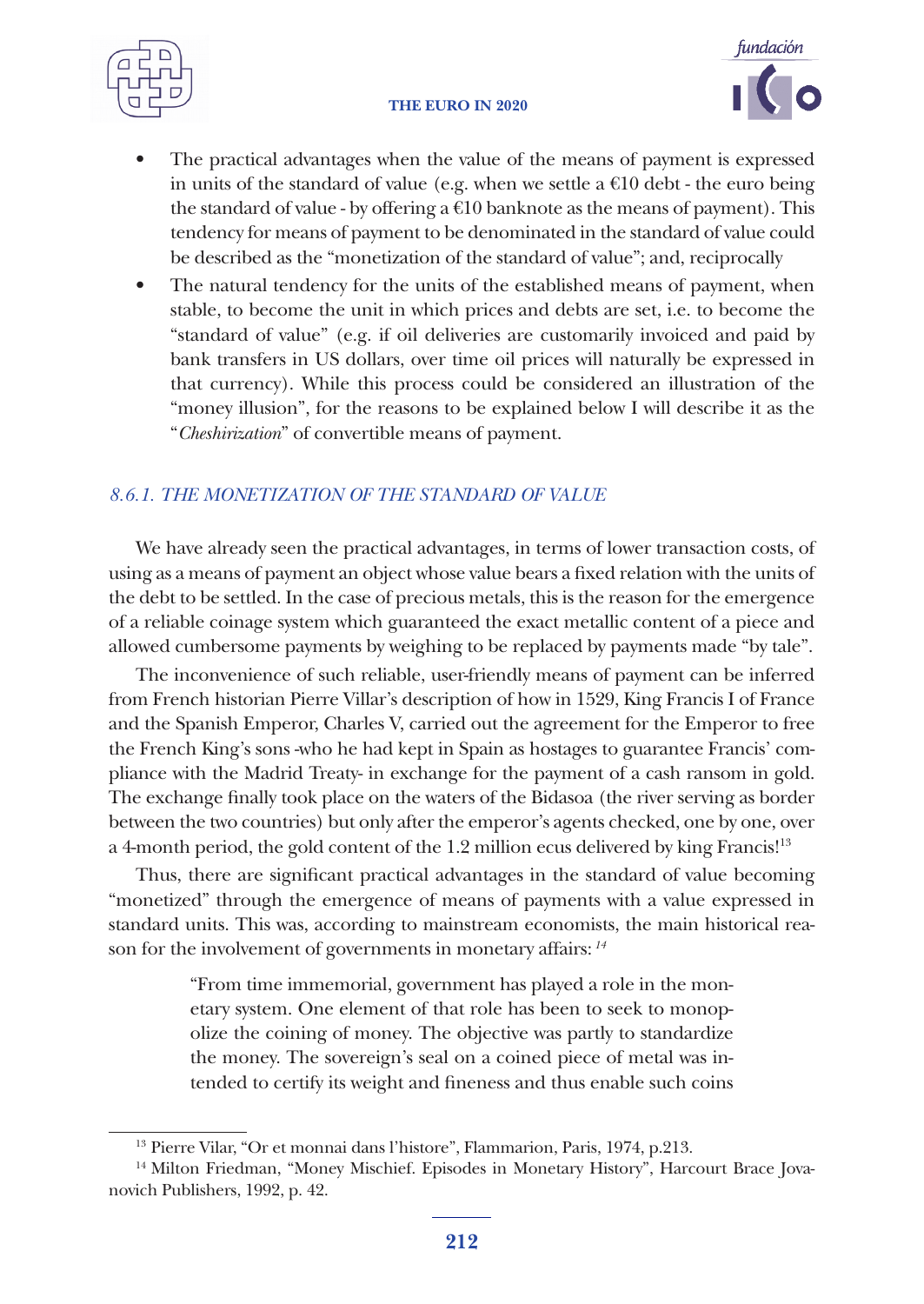



to be used in transactions by tale, or number, rather than by weight, thereby reducing the costs of transactions".

This law of the "monetization of the standard of value", meant to reduce transaction costs by doing away with the need to apply a fluctuating price or exchange rate between the value of the object being used as the means of payment and the value to be settled, probably explains why precious metals were so frequently coined. This led to a very long period in financial history of "specie" or full-bodied coins becoming the prototype of "money", both representing the standard of value - i.e. the precious metal - and serving also as means of payment.

This may have contributed to entrenching the misguided view of "money" as a unitary concept performing two functions, as opposed to the existence of two separate monetary functions -the standard of value and the means of payment- occasionally combining in a single object.

# *8.6.2. THE CHESHIRIZATION OF THE MEANS OF PAYMENT*

But experience shows that the gravitational force between the standard of value and the means of payment (*rectius*, the unit in which the value of the means of payment is expressed) also runs in the opposite direction: when a means of payment is widely used, its units often become at some point the *de facto* standard of value, provided it has a stable value that the public can trust.

Probably the modern US dollar is one of the best illustrations of this process.

US dollar banknotes and bank balances in the Federal Reserve remained convertible or redeemable into gold until well into the XX century, at a fixed price, with the ultimate standard of value being gold, with US dollar notes and US dollar-denominated bank deposits being just a means of payment expressed in units bearing a fixed relation to gold. More specifically, the Gold Standard Act of 1900 fixed the value of the dollar as 1.5046 grams of pure gold.

The dollar´s emancipation from gold took place in two major stages:

- First, when on April 5, 1933, president Roosevelt required all US citizens to deliver all gold coin, gold bullion and gold certificates owned by them to the Federal Reserve by May 1 and, shortly thereafter a Joint Resolution of Congress abrogated the gold clauses in contracts requiring debtors to repay creditors in gold dollars of the same weight and fineness as those borrowed; and
- Second, when on August 15, 1971 president Nixon suspended the convertibility into gold of foreign official holdings of US dollars.

Nixon's decision severed the remaining link between foreign official dollar balances and the old international standard of value, gold. This had consequences for the international monetary system and for the fixed exchange rate system administered by the International Monetary Fund under the Bretton Woods agreement. It also paved the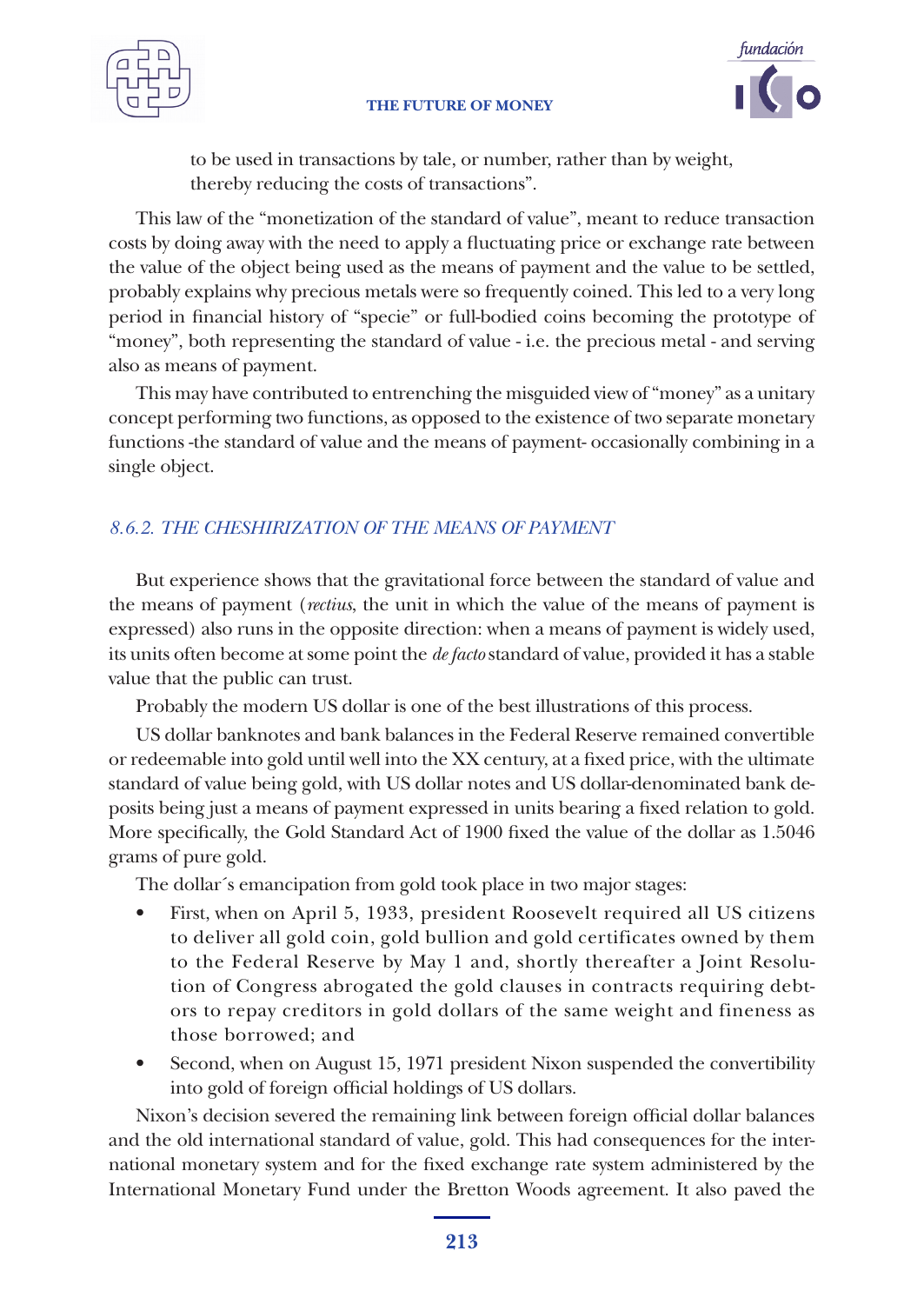



way for a bout of inflation in the United States, as president Nixon put pressure on the president of the Federal Reserve, Arthur Burns, to lead an expansionary monetary policy which would help him win his second term.<sup>15</sup>

But the key aspect to underline here is that the unmooring of the US dollar from its gold "anchor", i.e. its transformation into a pure fiduciary currency, had very little effect on its domestic and international use: the prevalence of the dollar as the international means of payment had already entrenched it as the *de facto* standard of value, such that the *de facto* fiduciary "dollar standard" smoothly replaced the "gold exchange standard" officially enshrined in the Bretton Woods agreement.

Milton Friedman described this move from a commodity standard, based indirectly on gold, to a purely fiduciary or fiat money with this pithy Carollian metaphor:

> "The commodity Cheshire cat has completely disappeared, and only the fiat grin remains".

I find Friedman's metaphor so bright that in its honor I would label "*Cheshirization*" the process by which the units of a convertible or redeemable means of payment - e.g. any claim, like a bank deposit or money balance, which is legally or contractually convertible at a fixed exchange rate into a different standard of value - becomes the new fiduciary standard of value after severing its convertibility link with the original one.

This process of *Cheshirization* has been at work constantly throughout financial history, not only in cases of transformation of a formerly convertible currency into a fiduciary one, but also in the smooth emergence of two separate currencies out of a previous, common one. This can be illustrated with the case of Australia, which under the Australian Coinage Act of 1909 issued Australian coins on the basis of the same standard of weight and fineness laid down in the British Coinage Act of 1870 and declared them to be legal tender throughout the Commonwealth, on a par with British coins. In 1910 a new law created the "Australian pound", but it remained on a 1-to-1 relation with the British pound, until 1929, when Australia left the gold standard two years before the United Kingdom (it would only be in the 1960s that the Australian pound would adopt a decimal division system and, subsequently, be replaced by the current "Australian dollar").

In conclusion, once a means of payment has become entrenched, its unit of account will remain the standard of value (i.e. the unit in which prices and debts are expressed) even if it breaks its former link or peg with the commodity or asset which made it originally acceptable.

<sup>15</sup> See Burton A. Abrams, "How Richard Nixon Pressured Arthur Burns: Evidence from the Nixon Tapes", Journal of Economic Perspectives, Volume 20, Number 4, Fall 2006, available at https://pubs.aeaweb.org/doi/pdfplus/10.1257/jep.20.4.177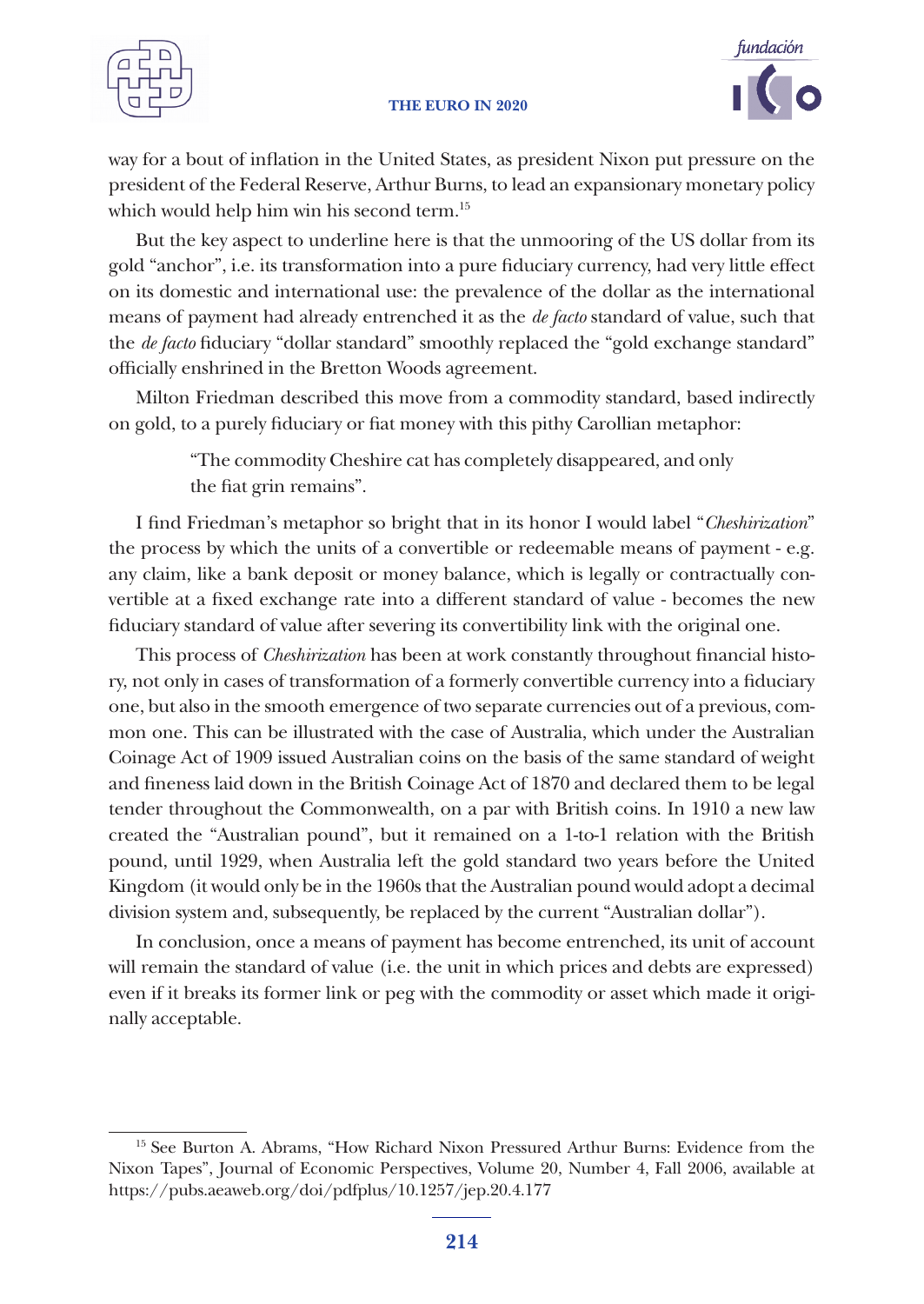



#### **8.7. NETWORK EXTERNALITIES**

Charles Kindleberger, one of the most insightful writers on international finance and monetary affairs, once drew an apt comparison between the dollar and the English language and explained that the international dominance of both was based on a similar principle: world efficiency is achieved when all countries learn the same second language (namely, English) as *lingua franca* and when all foreign transactions are carried on "in the vehicle currency of a common second language, the dollar (…) It is not nationalism which spreads the use of the dollar and the use of English; it is the ordinary search of the world for short cuts in getting things done".16

In another famous article on standards as public goods, Kindleberger explained that both the unit of account and the medium of exchange are among those standards that serve as public goods and, by being extensively used, help reduce transaction costs. Public goods have "economies of scale", so that "the more producers use a given standard, the more each gains from use by others through gains in comparability and interchangeability".17

Another great economist, James Tobin, shared Kindleberger's view:18

"The use of a common monetary unit of account and the adoption of generally acceptable media of exchange in this numeraire carry important positive externalities. Free market competition by itself cannot achieve and protect these social benefits (…) A payment system, like any other communications network, derives efficiency from universality, standardization, and predictability. It is not efficient to have competing currencies with varying rates of exchange between them".

In modern parlance, we would describe Kindleberger's "economies of scale" more precisely as "network externalities", which are defined as the increasing utility that any user derives from a product as the global number of users increases. This concept applies indeed to public standards, as those mentioned by Kindleberger (e.g. official time, weight measures, etc.), but also to private goods and services which connect a network of interdependent users, like telephones, credit card or computers. The term "network externalities" is more specific than "economies of scale", since the latter seems to point to the scale of production -the greater the production, the lower the average cost-, while the former refers to the benefits from a bigger consumers' or users' network.

<sup>&</sup>lt;sup>16</sup> Charles Kindleberger, "The Politics of International Money and World Language", chapter 2 of "International Money. A Collection of Essays", George Allen &Unwin, 1981, p.32.

<sup>17</sup> Charles Kindleberger, "Standards as Public, Collective and Private Goods", Kyklos, Volume 36, 1983, Fasc. 3, p.377.

<sup>&</sup>lt;sup>18</sup> James Tobin, "Financial Innovation and Deregulation in Perspective", Keynote Paper Presented at The Second International Conference of the Institute for Monetary and Economic Studies, Bank of Japan, Tokyo, May 29-31, 1985, available at *h*ttp://www.imes.boj.or.jp/english/publication/mes/1985/me3-2-3.pdf, p. 20 and 22.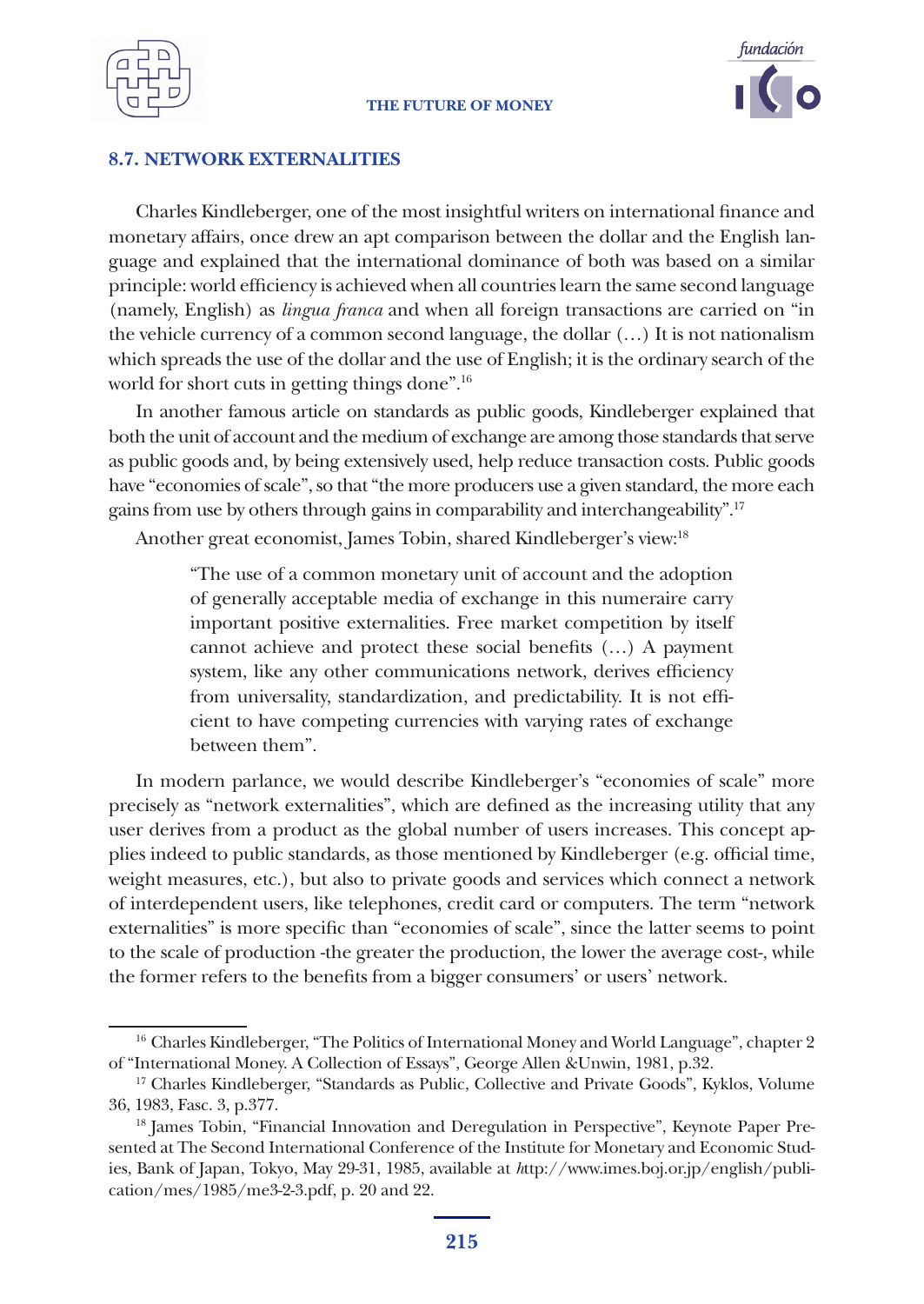#### **THE EURO IN 2020**





Network externalities apply both to the standard of value (the wider the use of a standard, the more convenient it becomes to set prices or define debts) and to the means of payment (the wider the number of people who accept a specific means of payment, the more convenient it will become).

The existence of such monetary network externalities entails several practical consequences:

- Until they reach a minimum or critical level of users, standards of value and means of payment will be of little practical use; but
- Once they become established, their use will enjoy significant inertia and they will be difficult to replace, particularly if there are switching costs, if only because enough users will need to make a simultaneous move to the new standard or means of payment if they are to become useful.

As discussed below, Facebook might be among the few private entities which could reap, for the benefit of Libra, the huge network externalities stemming from its enormous customer base. This is why governments' previous benign neglect of Bitcoin and other digital currencies has given way to their outright hostility to Facebook's project.

## **8.8. THE ROLE OF GOVERNMENTS**

While there has been little disagreement among economists and scholars on the spontaneous emergence of a monetary "standard of value" as a way of expressing prices and debts in a common unit, there is a wide discrepancy between two schools of thought - the "Metallist theory" and the "credit theory" - on how a generally accepted means of payments historically emerged.

## *8.8.1. THE METALLIST-COMMODITY THEORY*

The "Metallist theory" is the standard textbook explanation and goes back to Aristotle and Adam Smith. As described recently by Robert Skidelsky:19

> "Before money -it is claimed-, there was barter -direct exchange of goods for goods. But barter requires a 'double-coincidence' of wants. Both partners need to want what the other has, at the same time. So, money was invented to enable one of the parties to pay the other in something which the other could use to buy something else. Adam Smith conjectured that the 'something' which became the 'medium of exchange' must have been 'some commodity… [which] few people would be likely to refuse in exchange for the

<sup>19</sup> Robert Skidelsky, "Money and Government. A Challenge to Mainstream Economics", Penguin Books, 2018, p. 23-24.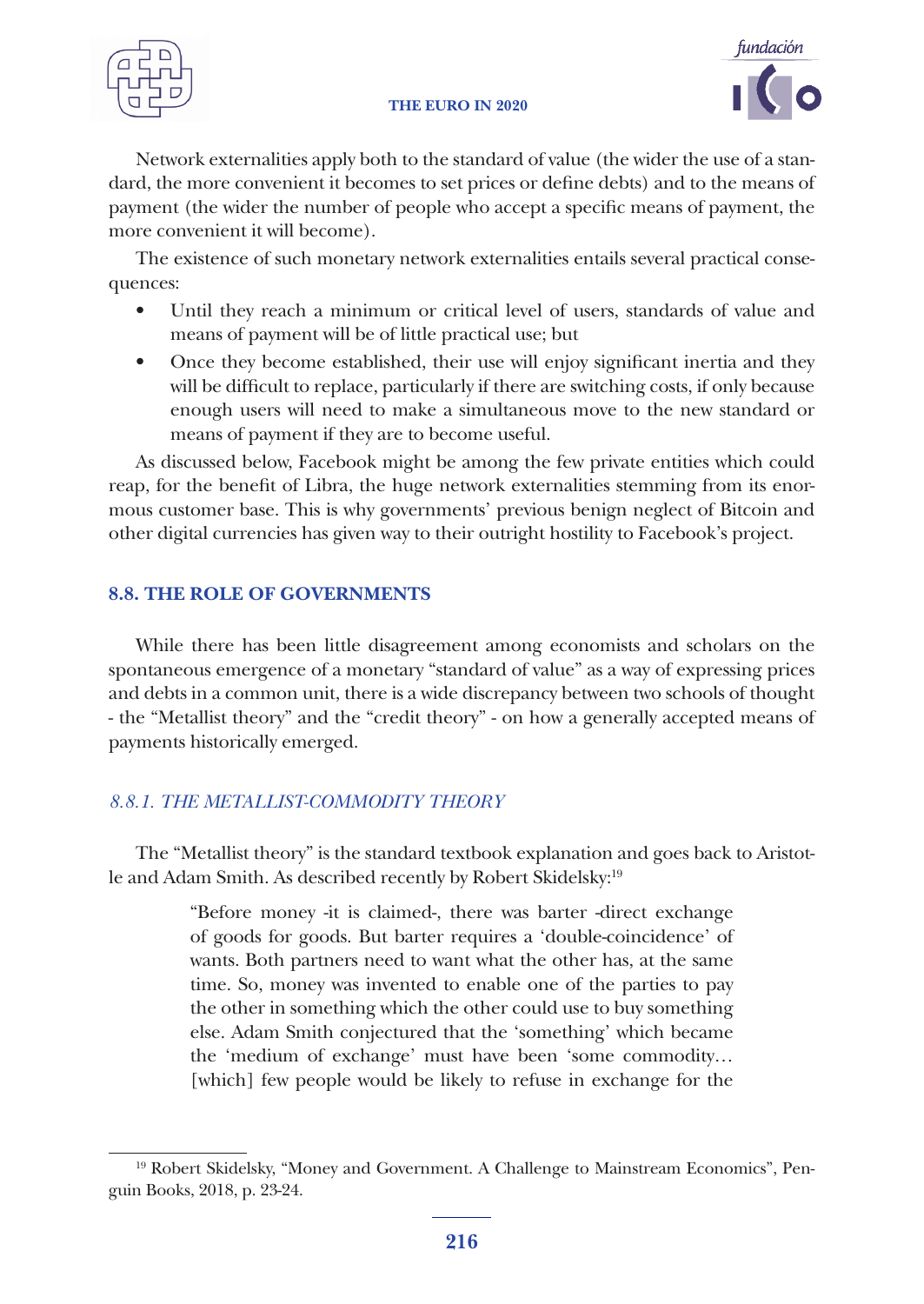#### **THE FUTURE OF MONEY**





produce of their industry'. Though cattle, salt, shells and the like were used, metals, and especially the precious metals gold and silver, came to be preferred, for their divisibility, but even more for their durability and scarcity. It was these qualities which fitted them to be the measure of perishable things.

At first 'rude bars' of iron, copper, gold and silver sufficed, because of their great relative stability of value. To avoid having to weigh a lump of metal for each transaction, it became customary to affix a public stamp upon certain quantities of metals, certifying their weight and quality. 'Hence the origin of coined money, and of those public offices called mints'".

The Metallist theory is essentially the same as the "commodity theory" advocated in the XIX century by Stanley Jevons, and by Carl Menger and his followers of the Austrian School, who saw in the "marketability" of a good - initially probably cattle, subsequently precious metals - the main reason why it spontaneously evolved into the generally accepted means of exchange.

It is not by chance that Stanley Jevons, who had spent five years as assayer in the Sydney Mint, begins his book on "Money and the Mechanism of Exchange" (1875), with a celebrated story about the drawbacks of barter. He refers to the French opera singer Mademoiselle Zélie, who gave a concert in the Society Islands during a world tour and received as her fee one-third of the proceeds. "Her share consisted of three pigs, twenty-three turkeys, forty-four chickens, five thousand coconuts and considerable quantities of bananas, lemons and oranges. Unfortunately, the opera singer could consume only a small part of this total and found it necessary before she left to feed the pigs and poultry with the fruit".<sup>20</sup>

Under this Metallist view, money emerged as a market-driven, spontaneous institution to avoid the practical inconvenience of barter, without any essential role being played by governments or public authorities. In Menger's words:<sup>21</sup>

> "Since there is no better way in which men can become enlightened about their economic interests than by observation of the economic success of those who employ the correct means of achieving their ends, it is evident that nothing favored the rise of money so much as the long-practiced, and economically profitable, acceptable of eminently saleable commodities in exchange for all others by the most discerning and most capable economizing individuals. In this way, custom and practice contributed in no small degree to converting the commodities that were most saleable at a given time into com-

<sup>&</sup>lt;sup>20</sup> Glyn Davies, "A History of Money. From Ancient Times to the Present Day", University of Wales Press, 1994, p.13.

<sup>&</sup>lt;sup>21</sup> Carl Menger, "Principles of Economics", translated by James Dingwall and Bert F. Hoselitz, introduction by F.A. Hayek, New York University Press, 1976, p. 261.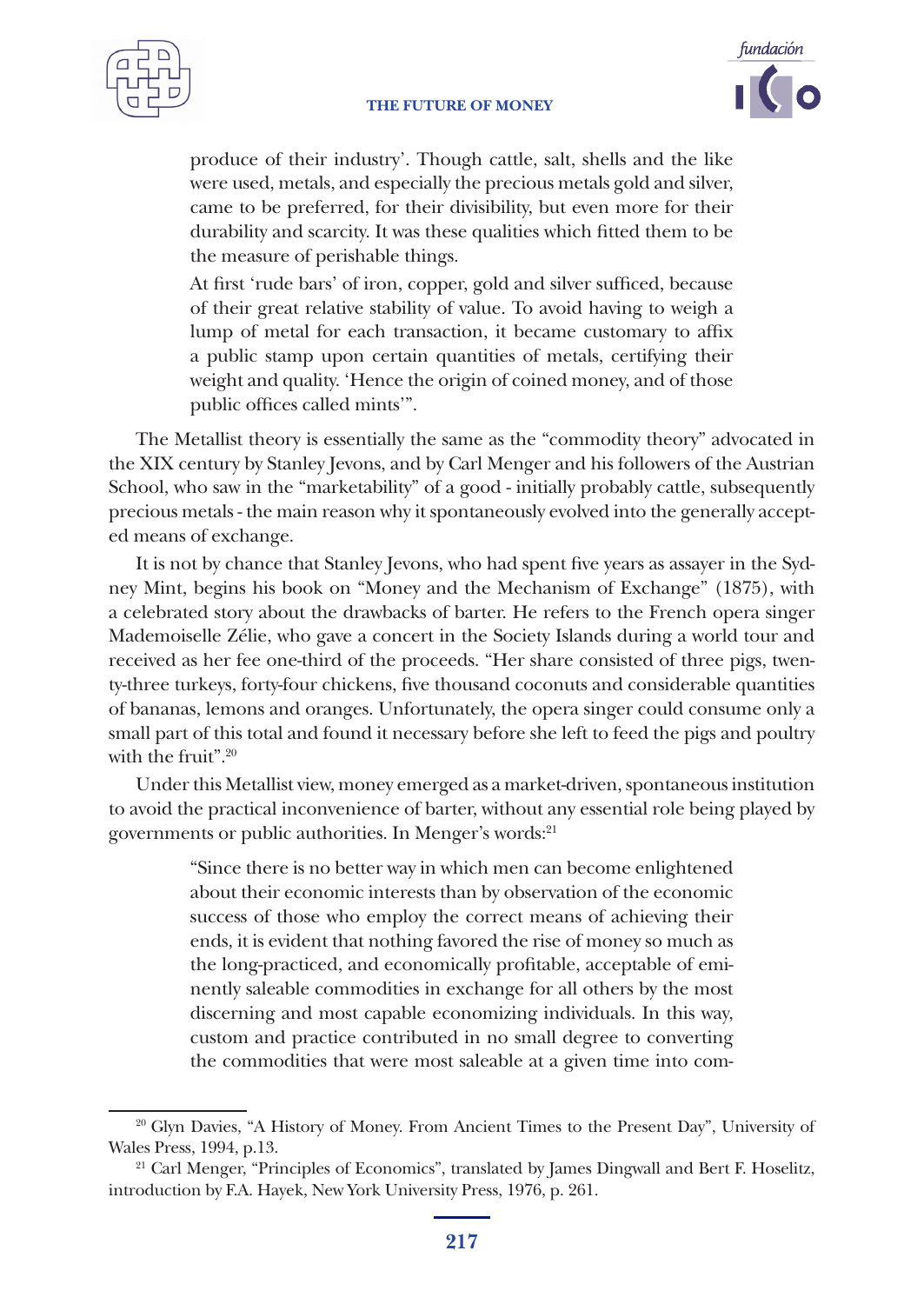



modities that came to be accepted, not merely by many, but by all economizing individuals in exchange for their own commodities".

From this view that money was born as a market-driven creature without any essential role for governments, it is only a small step to argue, as Friedrich Hayek subsequently did, that the public monopoly on money should be challenged and the issuance of money be "privatized":

> "When the genuineness of metallic money could be ascertained only by a difficult process of assaying, for which the ordinary person had neither the skill nor the equipment, a strong case could be made for guaranteeing the fineness of the coins by the stamp of some generally recognized authority which, outside the great commercial centers, could only be the government. But today these initial advantages, which might have served as an excuse for governments to appropriate the exclusive right of issuing metallic money, certainly do not outweigh the disadvantages of this system". "Since the function of government in issuing money is no longer one of merely certifying the weight and fineness of a certain piece of metal, but involves a deliberate determination of the quantity of money to be issued, governments have become wholly inadequate for the task and, it can be said without qualifications, have incessantly and everywhere abused their trust to defraud the people".22

As will be explained later, Facebook's announcement in June 2019 of its intention to launch an international new digital means of payment – Libra - with its standard of value bearing no fixed relation to any established national currency, can be regarded as a modern illustration of Hayek's approach.

## *8.8.2. THE DEBT-CREDIT THEORY*

But the mainstream theory about the historical origin of money has been challenged by a number of anthropologists and economists who argue that no real primitive barter economy ever existed, with debts and credits playing from time immemorial an essential role as means of payment.

Among the first questioning the "myth of barter" was British diplomat Alfred Mitchell-Innes, who wrote that in the Newfoundland fisheries where Adam Smith had claimed that dried cod served as money, fishers and traders sold each other regularly dried fish and fishing supplies all priced in pounds, shillings and pence, with reciprocal payments being settled through credit in the traders' books and "balances due by the traders [being] paid for by drafts on England or France".23

<sup>22</sup> *Id*, p.26.

<sup>&</sup>lt;sup>23</sup> A Mitchell Innes, "What is money", Banking Law Journal, May 1913, p.378.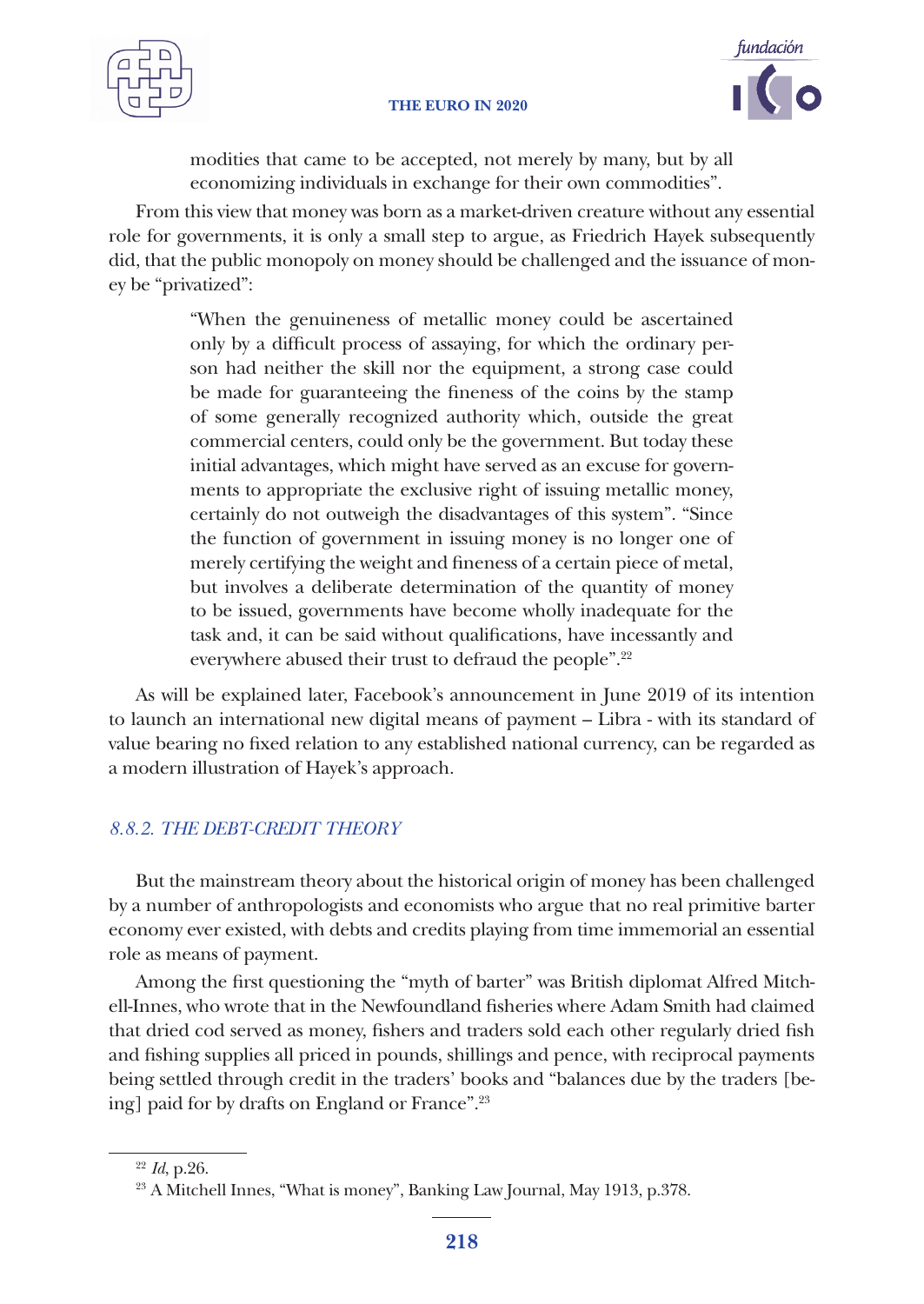





More recently, British economist Felix Martin has used the famous example of the "stone money" (or *fei*) in the Pacific island of Yap, in the Caroline Islands, to illustrate the role of credit. The island's peculiar monetary system was described by the young American adventurer William Henry Furness II, after a two-month visit to the island in 1903.24 It consisted of *fei* –"large, solid thick stone wheels ranging in diameter from a foot to twelve feet, having in the center a hole varying in size with the diameter of the stone, wherein a pole may be inserted sufficiently large and strong to bear the weight and facilitate transportation". But the key thing was that *fei* did not move: physical transportation of *fei* from one house to another was in fact rare. Numerous transactions took place -but the debts incurred were typically just offset against each other, with any outstanding balance carried forward in expectation of some future exchange. Even when open balances were felt to require settlement, it was not usual for *fei* to be physically exchanged. "After concluding a bargain which involves the price of a *fei* too large to be conveniently moved, its new owner is quite content to accept the bare acknowledgement of ownership and without so much as a mark to indicate the exchange, the coin remains undisturbed on the former owner's premises".

And here comes Martin's key conclusion:25

"Yap's money was not the fei, but the underlying system of credit accounts and clearing of which they helped to keep track. The fei were just tokens by which these accounts were kept. As in Newfoundland, the inhabitants of Yap would accumulate credits and debts in the course of their trading in fish, coconut, pigs and sea cucumber. These would be offset against one another to settle payments (…). Money is the system of credit accounts and their clearing that currency represents".

In a similar vein, a modern anthropologist, David Graeber, argues that Mesopotamian cuneiform documents attest that credit was already widely used *circa* 3500 BC, so that credit systems preceded the invention of coinage by a thousand years:<sup>26</sup>

> "Temple bureaucrats used the system to calculate debts (rents, fees, loans, etc.) in silver. Silver was, effectively, money. And it did indeed circulate in the form of unworked chunks, 'rude bars' as Smith had put it. In this he was right. But it was almost the only part of his account that was right. For one thing, silver did not circulate very much. Most of it just sat around in Temple and Palace treasuries, some of which remained, carefully guarded, in the same place for literally thousand years. It would have been easy enough to standardize the ingots, stamp them, create some authoritative system

<sup>24</sup> William Henry Furness, "The Island of Stone Money, Uap of the Carolines", J.B. Lippincott Company, 1910, available at https://archive.org/details/islandofstonemon009573mbp

<sup>&</sup>lt;sup>25</sup> Felix Martin, "Money. The Unauthorized Biography", Alfred A. Know, 2013.

<sup>&</sup>lt;sup>26</sup> David Graeber, "Debt. The First 5,000 Years", Melville House, 2014, p.39.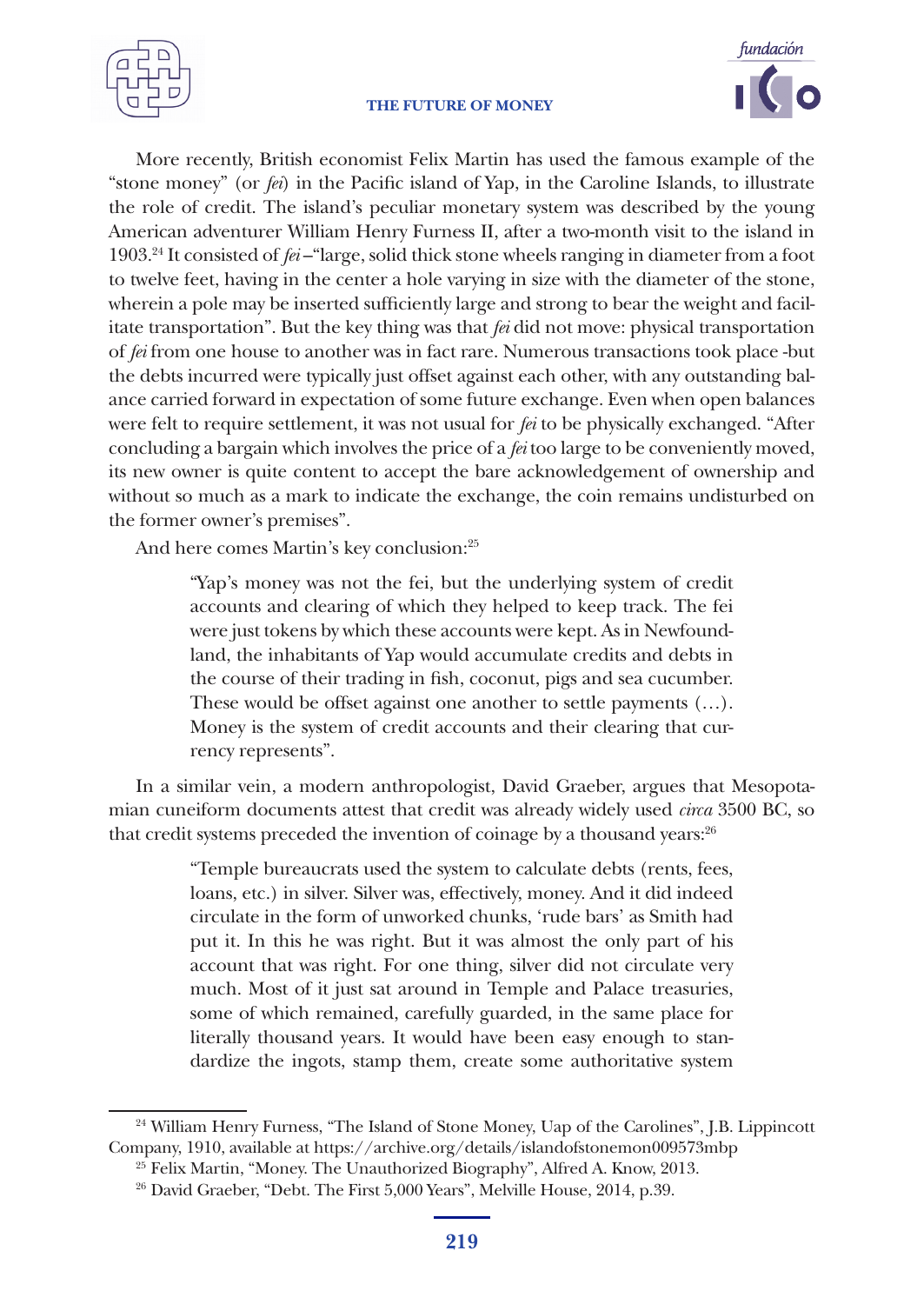



to guarantee their purity. The technology existed. Yet no one saw any particular need to do so. One reason was that while debts were calculated in silver, they did not have to be 'paid' in silver -in fact, they could be paid in more or less anything one had around. Peasants who owed money to the Temple or Palace, or to some Temple or Palace official, seem to have settled their debts mostly in barley, which is why fixing the ratio of silver to barley was so important. But it was perfectly acceptable to show up with goats, or furniture, or lapis lazuli. Temples and Palaces were huge industrial operations -they could find a use for almost anything".

He adds a comment very relevant for our discussion on the future of money:<sup>27</sup>

"We did not begin with barter, discover money, and then eventually develop credit systems. It happened precisely the other way around. What we now call 'virtual money' came first. Coins came much later, and their use spread only unevenly, never completely replacing credit systems".

These authors explain that, besides bilateral or centralized credit arrangements, the circulation of debt instruments payable by reputable debtors in good credit standing was for centuries a popular means of settlement among merchants.

In spite of this recognized role for issuers of private debt instruments, I do not think it a stretch to argue that the debt theory of money is closely aligned with a school of thought, "Chartalism", which runs counter to the Metallist view and considers money a "creature of the State". This is so because governments have always played a key role:

- In the definition of the standard of value to be used as the unit of account for prices and debts;
- The enforcement of creditors' legal rights resulting from private money debts, expressed in units of the standard of value;
- The issuance of circulating instruments expressed in units of the standard of value.

The most famous exponent of the Chartalist theory was the German historian G.F. Knapp, author of the "State Theory of Money", originally published in German in 1905<sup>28</sup>. He claimed that only chattels issued by the legal authority of the State could acquire the character of 'money', and that the value attributed thereto is fixed by law, rather than by reference to the value of the materials employed in the process of production.

Knapp's views, while leading to withering criticism by Ludwig von Mises in "The Theory of Money and Credit", were endorsed by many legal scholars, including the German-born British jurist Frederick Alexander Mann in "The Legal Aspects of Money"

<sup>27</sup> *Id*., p.40.

<sup>28</sup> Georg Friedich Knapp, "Staatliche Theorie des Geldes", Dunder& Humblot, Leipzig, 1905, available at https://archive.org/details/staatlichetheor00knapgoog/page/n8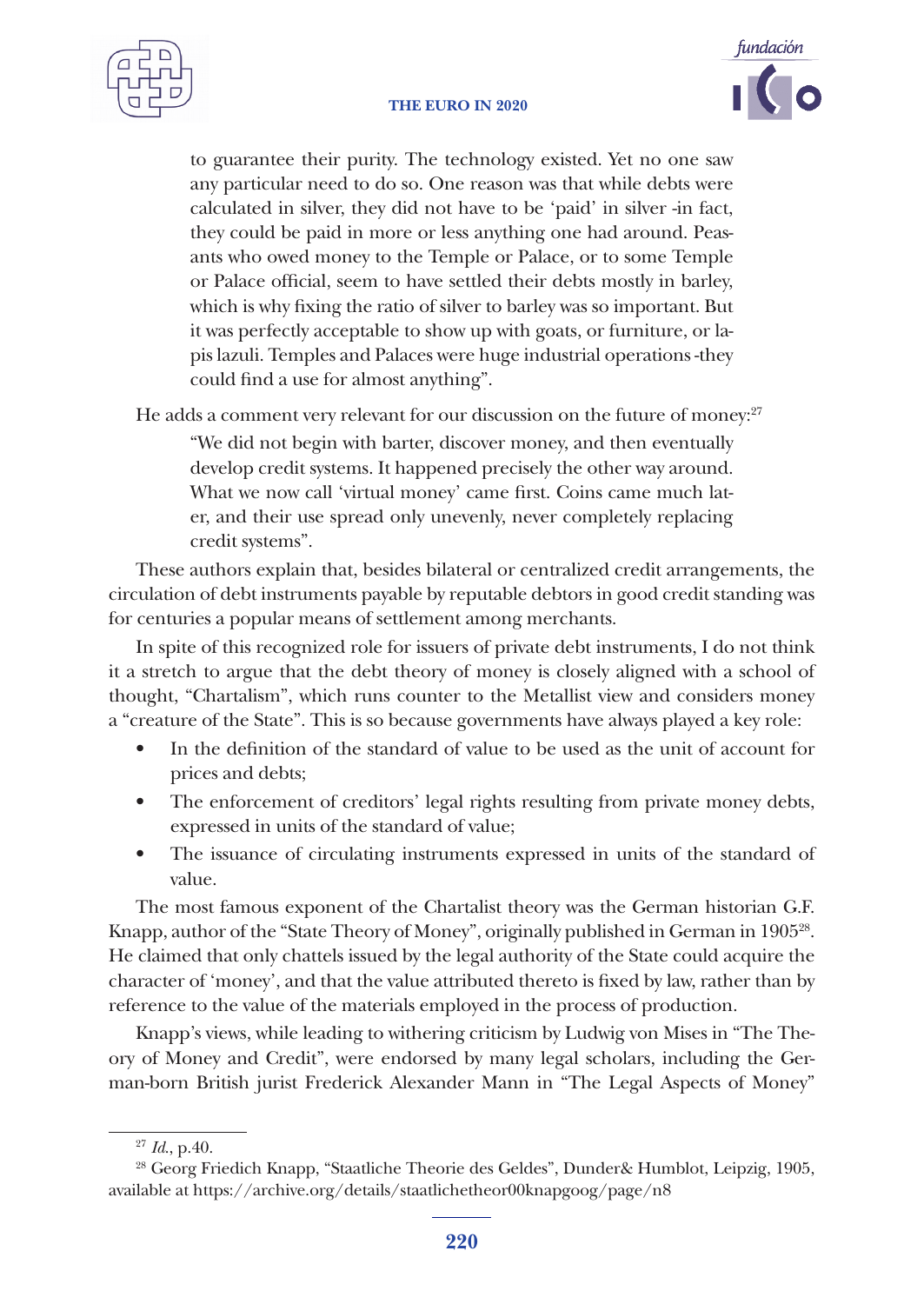



(1938). For F.A. Mann, Knapp's State Theory of Money is supported by the universal acceptance of the principle of nominalism (i.e. the doctrine that money debts can be discharged by paying the nominal number of monetary units in which they were expressed, irrespective of changes in their purchasing power). Mann stated:<sup>29</sup>

> "The State theory of money is the necessary consequence of the sovereign power or the monopoly over currency which states have assumed over a long period and which is almost invariably established by modern constitutional law".

This view about monetary powers being an essential part of political sovereignty is currently shared by all legal experts, as illustrated by the initial rotund statement by Spanish scholar Rosa María Lastra in her manual on international monetary law:30

> "The power to issue currency is a sovereign power, one of the attributes of sovereignty as classically defined".

While the legal discussion on the two competing approaches to money seems settled in favor of Knapp, the divergent economic approaches on the origin of money survived and led in more recent times to new debates on the possibility of "denationalizing money" and creating "private currencies".

# *8.8.3. THE DENATIONALIZATION OF MONEY*

In 1976 Austrian economist Friedrich Hayek challenged the "universally but tacitly accepted creed that a country must be supplied by its government with its own distinctive and exclusive currency" and advocated the "denationalization of money".<sup>31</sup>

> "For more than 2,000 years the government prerogative or exclusive right of supplying money amounted in practice merely to the monopoly of minting coins of gold, silver or copper. It was during this period that this prerogative came to be accepted without question as an essential attribute of sovereignty-clothed with all the mystery which the sacred powers of the prince used to inspire.

> The task the government was understood to assume was of course initially not so much to make money as to certify the weight and fineness of the materials that universally served as money, which af-

 $29$  As quoted by Charles Proctor in "Mann on the Legal Aspects of Money",  $7<sup>th</sup>$  edition, Oxford,2012, p. 16.

<sup>30</sup> Rosa María Lastra, "International Financial and Monetary Law", Oxford University Press, 2015, p.3.

<sup>31</sup> F.A. Hayek, "Denationalization of Money. The Argument Refined", Hobart Special Paper 70, The Institute of Economic Affairs, available at https://nakamotoinstitute.org/static/docs/denationalisation.pdf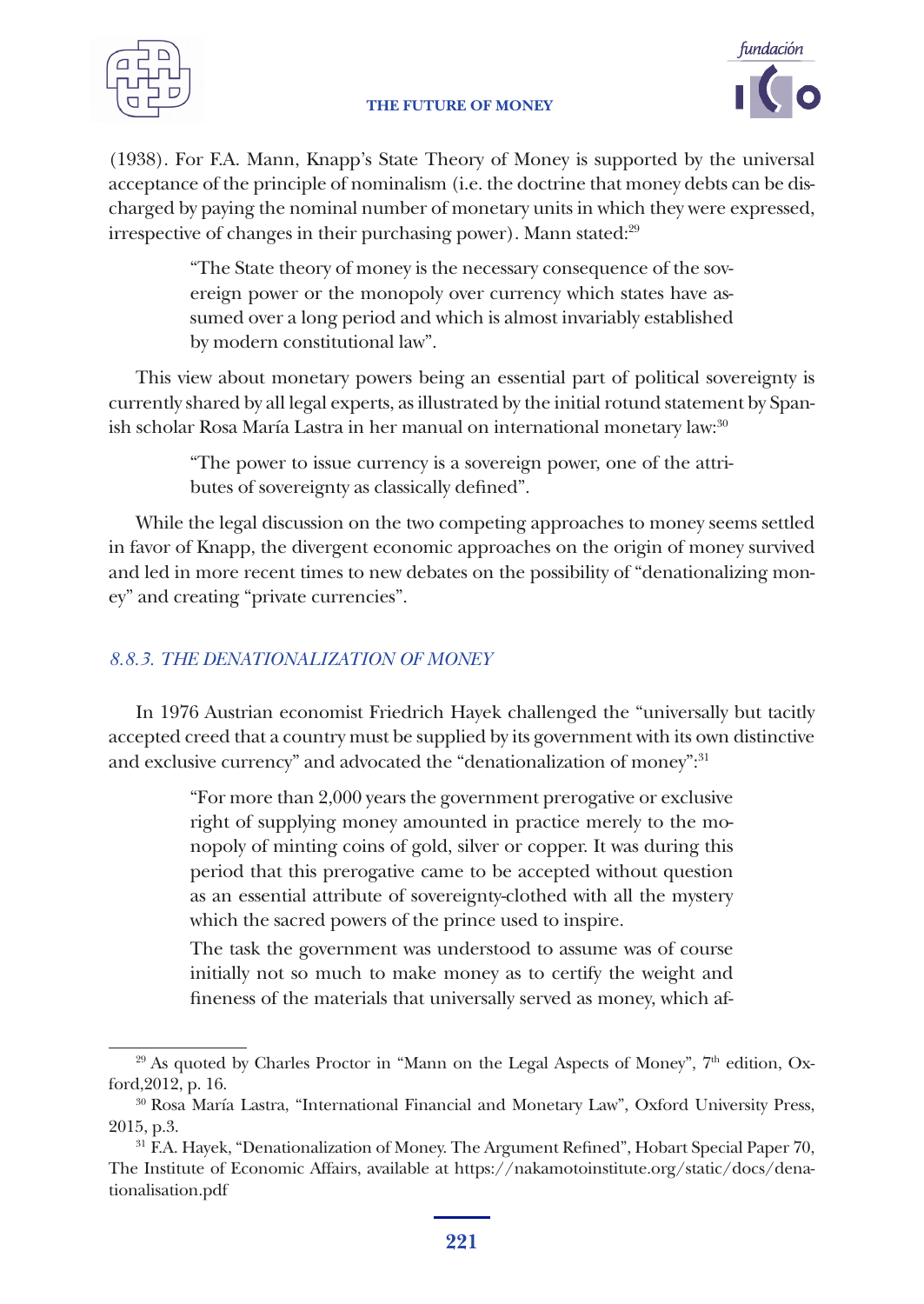#### **THE EURO IN 2020**





ter the earliest times were only the three metals, gold, silver, and copper. It was supposed to be a task rather like that of establishing and certifying uniform weights and measures. There is no reason to doubt that private enterprise would, if permitted, have been capable of providing as good and at least as trustworthy coins. Yet so long as the technical task of providing uniform and recognizable coins still presented major difficulties, it was at least a useful task which government performed. Unfortunately, governments soon discovered that it was not only useful but could also be made very profitable, at least so long as people had no alternative but to use the money they provided. The seigniorage, the fee charged to cover the cost of minting, proved a very attractive source of revenue, and was soon increased far beyond the cost of manufacturing the coin. And from retaining an excessive part of the metal brought to the government mint to be struck into new coins, it was only a step to the practice, increasingly common during the Middle Ages, of recalling the circulating coins in order to recoin the various denominations with a lower gold or silver content. But since the function of government in issuing money is no longer one of merely certifying the weight and fineness of a certain piece of metal, but involves a deliberate determination of the quantity of money to be issued, governments have become wholly inadequate for the task and, it can be said without qualifications, have incessantly and everywhere abused their trust to defraud the people".

Hayek described how he would organize the issuance of a new private currency -which he called "ducat"-:

> "I would announce the issue of non-interest-bearing certificates or notes, and the readiness to open current cheque accounts, in terms of a unit with a distinct registered trade name such as 'ducat'. The only legal obligation I would assume would be to redeem these notes and deposits on demand with, at the option of the holder, either 5 Swiss francs or 5 D-marks or 2 dollars per ducat. This redemption value would however be intended only as a floor below which the value of the unit could not fall because I would announce at the same time my intention to regulate the quantity of the ducats so as to keep their (precisely defined) purchasing power as nearly as possible constant. I would also explain to the public that I was fully aware I could hope to keep these ducats in circulation only if I fulfilled the expectation that their real value would be kept approximately constant. And I would announce that I proposed from time to time to state the precise commodity equivalent in terms of which I intended to keep the value of the ducat constant, but that I reserved the right, after announcement, to alter the composition of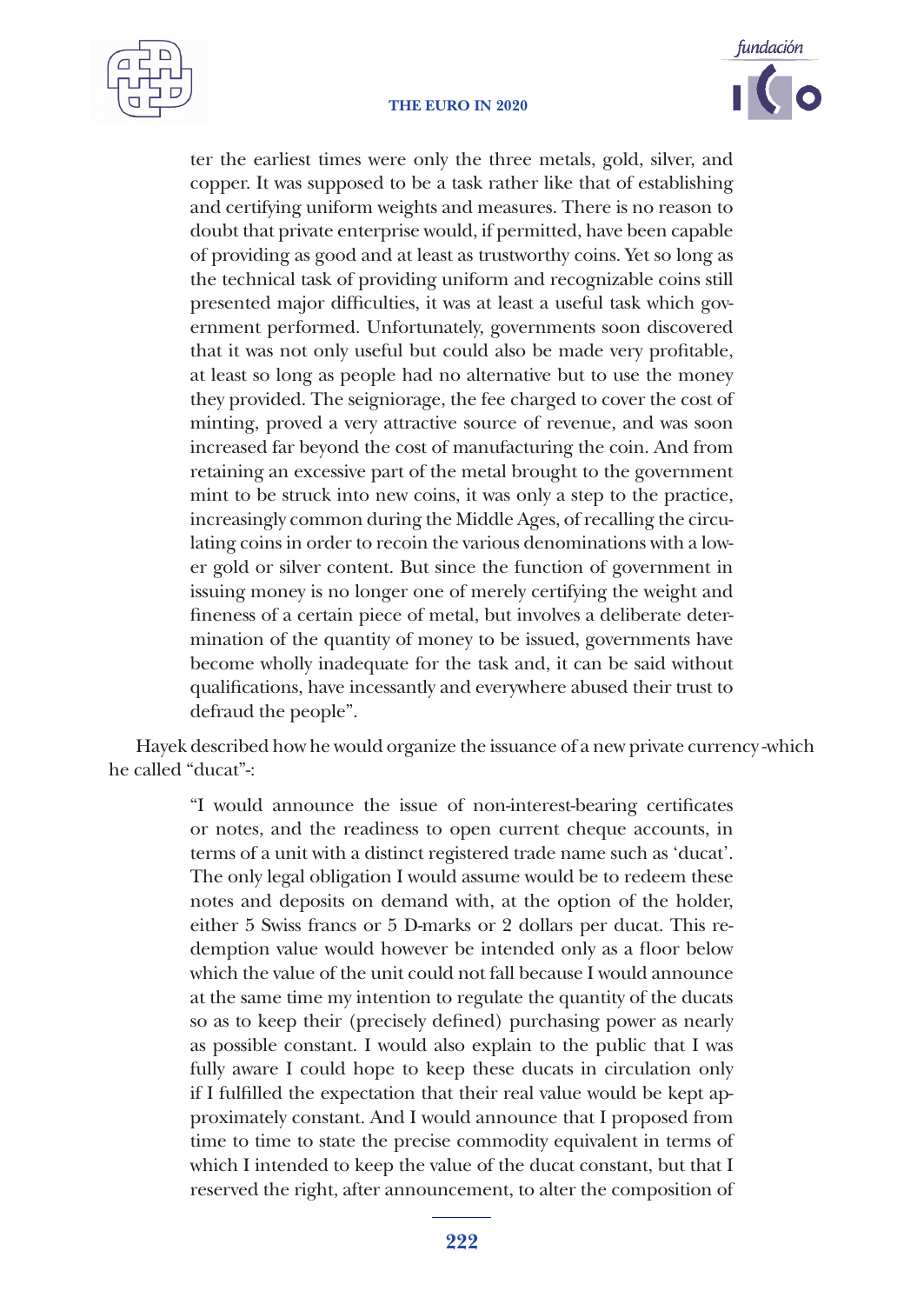



the commodity standard as experience and the revealed preferences of the public suggested".

Hayek considered the possibility of several private currencies, each with its own brand name, competing with each other. This competition would force issuing institutions to keep the value of their currencies constant (in terms of a stated collection of commodities), so as to preserve their attractiveness for savers, without the need for any obligation to redeem the currency in those commodities or in gold.

He expressed some concern about the likely emergence of what he described as "parasitic currencies", i.e., the creation by banks and financial intermediaries of deposits and other financial instruments denominated in the currency of the original issuer (say, in "ducats", to use his own example), to the extent that this could expand the supply of the new currency. His solution to the problem was the following:

> "What the original issuer of such a currency could do and would have to do is not to repeat the mistakes governments have made, as a result of which control of these secondary or parasitic issues has slipped from their hands. It must make clear that it would not be prepared to bail out secondary issuers by supplying the 'cash' (i.e. the original notes) they will need to redeem their obligations".

Writing in the mid-70s, at a time of a very weak dollar and rising inflation, Hayek saw the attraction of a new private currency in the stability of its purchasing power (in terms of a representative and adjustable basket of commodities) and the protection it would provide against inflation, not so much in its convenience as a means of payments, like the most recent batch of digital currencies.

## *8.8.4. THE MIRAGE OF PRIVATE MONEY*

But other economist, like James Tobin, took issue with Hayek's view and claimed an essential role for governments in the definition of money, especially in a *fiat* world in which any gold or commodity standard has been abandoned. He considered pure "private money" (i.e. outside money, not convertible into a different standard of value) a mirage: <sup>32</sup>

> "Currency is the physical embodiment of the monetary unit of account defined by the sovereign. Currency is the sure and perfectly liquid store of value in units of account. It is legal tender, for the payment of taxes and for the discharge of private obligations enforceable in courts of law for payments in units of account. Consequently, it is generally acceptable in payments.

> I find it difficult to imagine a system in which there is no governmentally issued store of value in the unit of account. Some discus-

 $32$  James Tobin, op.cit., p. 21-22.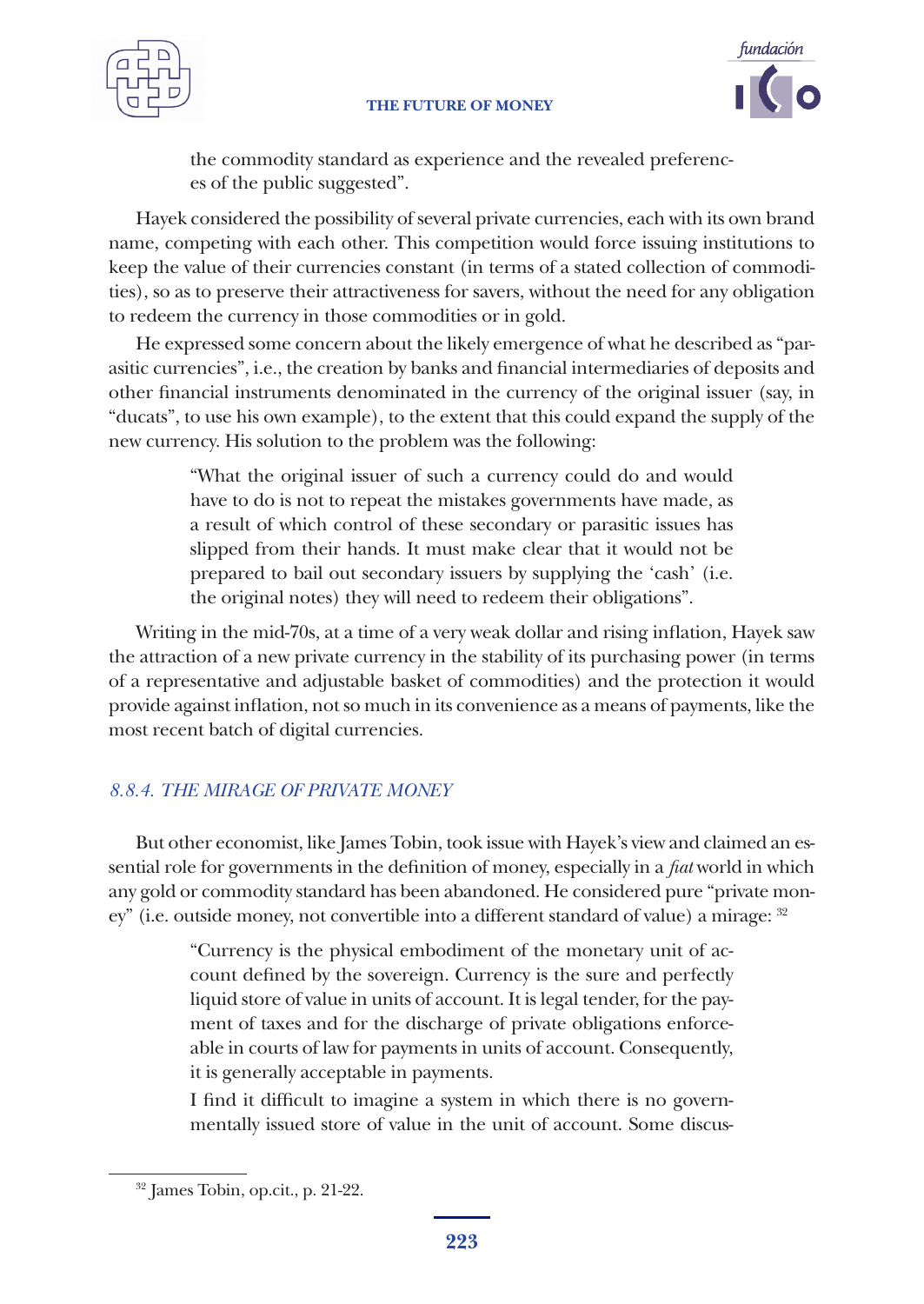#### **THE EURO IN 2020**





sions of 'private money' in the literature seem to suggest that the government can define the 'dollar' as the unit of account without printing and issuing any dollars. Private agents could issue promises to pay dollars, and these would circulate. But what are they promising to pay? Of course, if the governments sanctified the issues of a particular bank or private firm or individual by agreeing to accept them in payment of taxes and by granting them legal tender status, those issues would be currency. The sovereign would be delegating its fiat to the favored private institution. History suggests that such an institution would eventually be nationalized and made politically responsible, like the Bank of England. The idea of a disembodied fiat unit of account, with embodiments of it freely and competitively supplied by private agents, seems to me to be a fairy tale. Private monetary issue makes more sense for commodity money. The government can define a dollar in terms of gold or silver, or plywood or wheat, or some combination of goods. The commodity itself can circulate, especially if coinage by the State or by any other credible government or agency puts it in a form of readily ascertainable weight and quality. Experience suggests that societies will also find it convenient to handle transactions with promises to pay the numeraire commodity. Whose promises? Just those of competing private agents? Of unregulated private agents? Once again, the government cannot escape the question of what IOUs it will accept from citizens in payment of taxes and other obligations, or avoid deciding whose IOUs will be regarded as discharging private debts. Neither can a government take a laissez-faire attitude toward the ability of private issuers of such IOUs to redeem their promises, especially if the government gives them the cachets of acceptability and legal tender (…) I conclude that there must be store-of-value embodiments of a monetary unit of account, and that basically these will be and should be designated and supplied by the central government".

As explained below, the traditional rivalry between those libertarian and free-marketeers distrusting the role of governments in monetary affairs and those seeing money creation and regulation as an essential public or sovereign prerogative have emerged anew as a result of the emergence of private digital currencies.

## **8.9. A TAXONOMY OF MODERN MEANS OF PAYMENT**

As a result of the historic trends and innovations described above, monetary systems include a variety of means of payments.

From a legal standpoint, a Spanish former legal counsel of the European Central Bank, Antonio Sáinz de Vicuña, coined the term "institutional theory of money" to de-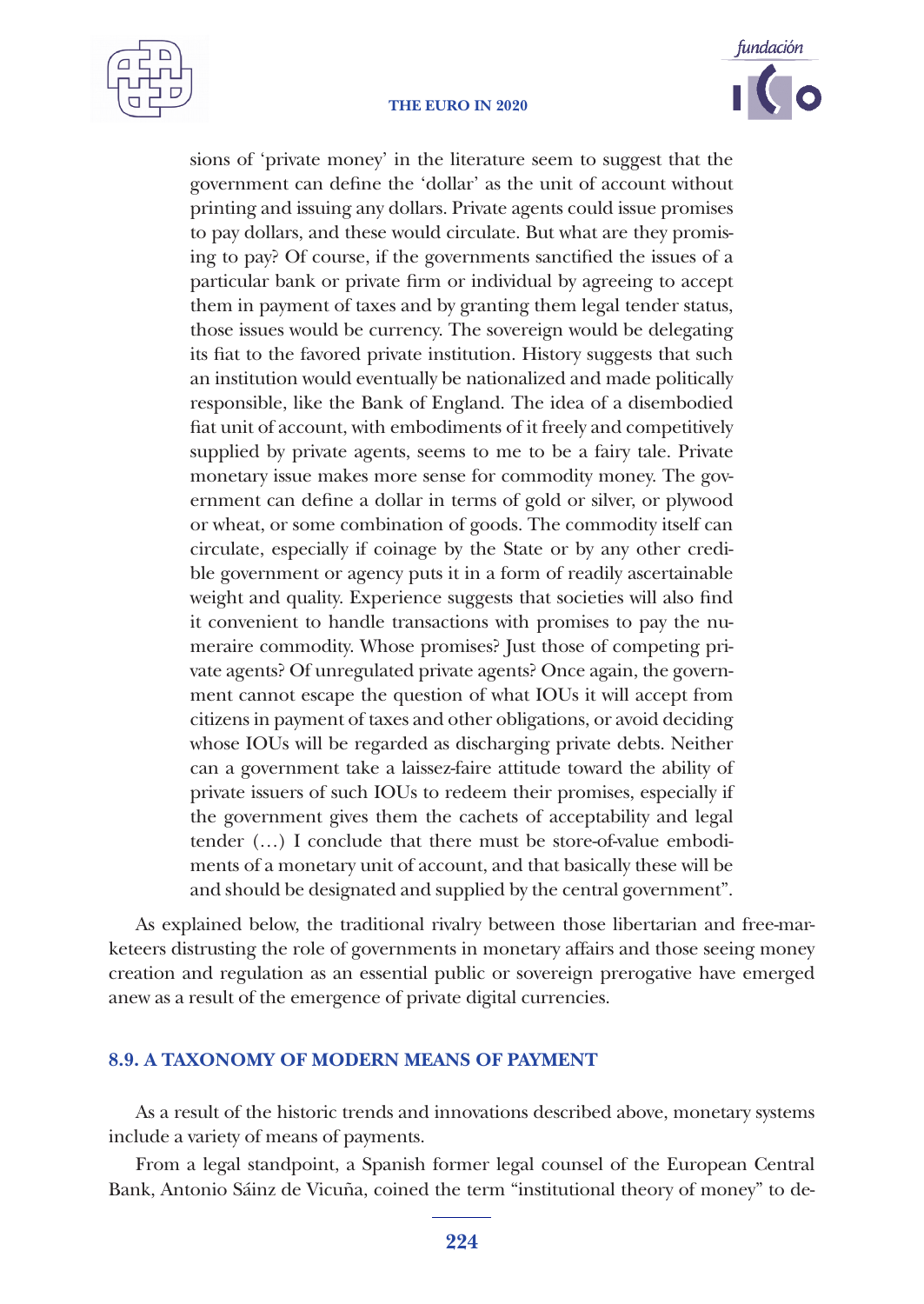



scribe the fact that currently money consists primarily of a claim against the issuing central bank (i.e. cash), but also the credit balance of sight deposits held by the public in commercial banks.33

Going forward, however, we should take a broader perspective and classify existing and potentially new means of payment according to several features, thereby arranging them in a "money flower", as originally done by Morten Bech and Rodney Garrat<sup>34</sup>, or a "money tree", as presented by Tobias Adrian and Tommaso Mancini-Griffoli.35

In Adrian and Mancini-Griffoli's "money tree", four separate attributes of means of payments are considered (see graph).



The first one is whether they are "claims" on something (e.g. bank deposits, redeemable in cash) or just "objects" (like modern banknotes or reserve deposits in the central bank).

They argue that claim-based payments simplify transactions, but require a complex infrastructure. "With the advent of claim-based systems in the Renaissance, merchants could conveniently travel with letters of credit from their banks and exchange them for goods abroad instead of carrying heavy and risky gold coins in their purse. Today, most payments are claim-based. These require that payers be recognized as the rightful owners of the claim they offer, that sufficient funds be identified to back the claim, and that the transfer be registered by all the relevant parties".36

<sup>33</sup> Antonio Sáinz de Vicuña, "An Institutional Theory of Money", in Mario Giovanoli et al. (eds.), "International Monetary and Financial Law: The Global Crisis, Oxford 2010, para. 25.18. Quoted as well in Charles Proctor, op.cit., para.1.34.

<sup>34</sup> Morten Bech and Rodney Garrat, "Central Bank cryptocurrencies", BIS Quarterly Review, September 2017.

<sup>35</sup> Tobias Adrian and Tommaso Mancini-Griffoli, "The Rise of Digital Money", International Monetary Fund, July 2019.

<sup>36</sup> *Id*., p.2.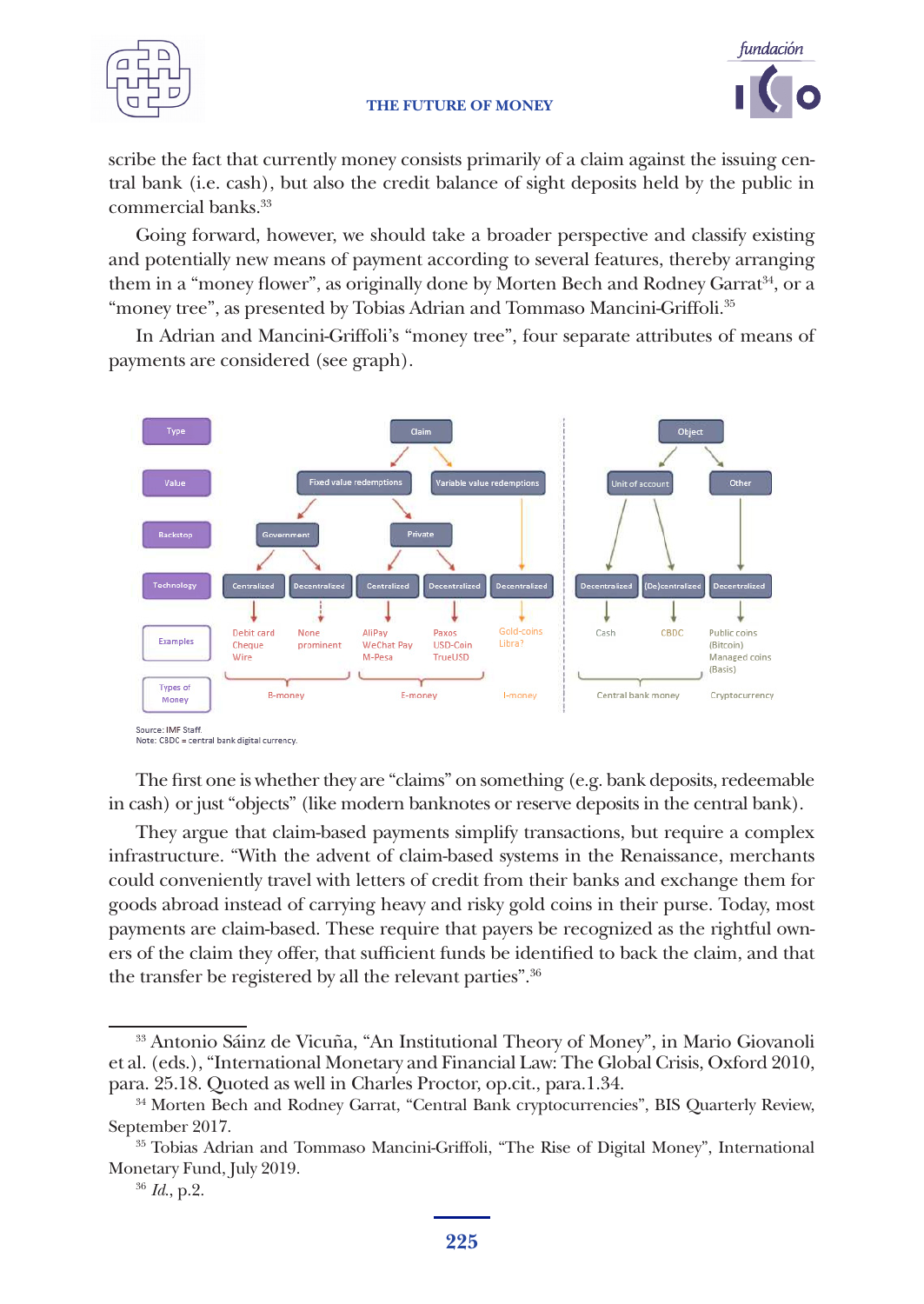



The second attribute is their "value". In the case of claims, the relevant question is whether the redemption of the claim into the asset which backs its value is at a fixed or variable rate. "For instance, a claim on a bank in the form of deposits for, say,  $\epsilon$ 10 can be exchanged for  $\epsilon 10$  worth of bills and notes. These claims resemble debt instruments (which may or may not pay interest) that can be redeemed upon demand at face value". In the case of objects (e.g. banknotes or gold ingots), the relevant question is the unit of account or standard of value in which they are denominated.3

The third attributes applies only to fixed-value claims and is whether the redemption guarantee is "backstopped" by the government, or just relies on the private trustworthiness of the issuer.

The fourth and final attribute is the "technology" - centralized or decentralized - underpinning transfers of the means of payment. It happens to be centralized in the case of bank deposits, credit cards, or certain non-bank digital assets - like M-Pesa in Kenya or WeChat Pay in China - and fully decentralized in the case of cash or blockchain-based cryptocurrencies - like Bitcoin.

Let us now consider some specific combinations of these attributes.

## *8.9.1. CENTRAL BANK MONEY*

In all countries, there are two object-type means of payments produced by the local central bank: central bank notes and central bank balances (i.e. reserves) held by banks and other authorized account-holders (e.g. domestic Treasury, foreign central banks….). These balances are currently excluded from monetary aggregates since they are not held by the public at large, but have a "wholesale" nature. Both assets are not "claims", but "objects", since at present they are "fiduciary" and cannot be exchanged into anything else.<sup>37</sup>

## *8.9.2. BANK DEPOSITS ("B-MONEY")*

In most countries, the other predominant means of payments are deposits in commercial banks – "b-money" in Adrian and Mancini-Grifolli's terminology -, which are claims convertible into official banknotes. They can be transferred and used for payments through a number of centralized technologies, like traditional bank transfer orders or credit and debit cards. The emergence of digital transfer systems carried out through smartphones and specific applications does not detract from the essential fact that the asset being transferred remains a bank deposit.

<sup>&</sup>lt;sup>37</sup> Obviously, central bank reserves can be converted into notes. But this is not an essential feature and does not transform those balances into "claims", as they would no longer be convertible into anything if the central bank were to stop issuing physical banknotes, as currently discussed as part of the discussions on "Central Bank Digital Currencies" (CBDC).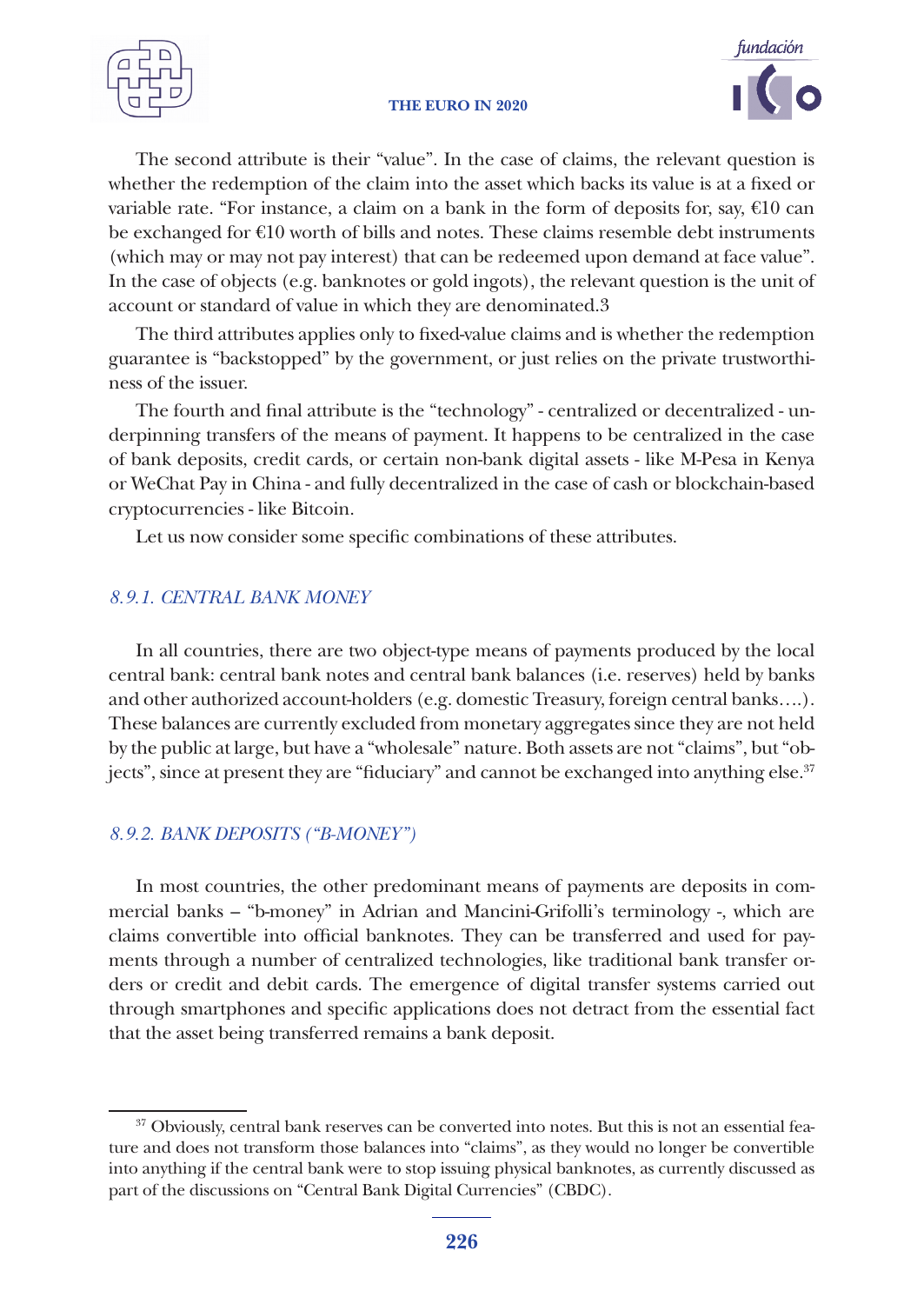



For Adrian and Mancini-Griffolli, "the key distinguishing feature of b-money is that its redemption guarantee is backstopped by the government. Of course, a prudent business model helps meet potential redemption requests. But public policy also plays a role. Banks are regulated and closely supervised. Where regulation is effective, banks cannot take excessive risks and must keep ample liquidity. In addition, if banks run out of liquid assets to honor requests for withdrawals, central banks may provide liquidity via overnight loans or emergency facilities in times of systemic stress. Finally, deposits are insured in many countries up to a certain limit."38

## *8.9.3. "E-MONEY"*

But in a number of countries with a low density of traditional bank branches -like Africa or Asia-, balances stored not in traditional bank accounts but in digital accounts or "wallets" held in mobile cell-phones operated by telecom companies have become a very popular means of payment.

A good representative illustration is Kenya's M-Pesa ("pesa" being Swahili for "money"), a mobile phone-based money transfer system launched by Vodafone in 2008 and operated by Safaricom, Kenya's largest mobile network operator. It allows users to transfer money and pay for goods and services with just a mobile device. M-Pesa is not an "object", but a "claim", as it is, in Vodafone's words<sup>39</sup>, "a digital representation of cash which Vodafone stores safely in a ring-fenced bank account (a "trust" account). The mobile money account of each customer is linked to their mobile phone account. The central platform securely keeps tracks of the value in case a phone or SIM card is lost. M-Pesa is specifically designed to benefit customers who have no access to banks - either because they do not have a bank account or because they live too far away from a bank branch. Each transaction is made with a mobile handset, enabling our customers to send money from any location". "M-Pesa agents pre-buy mobile money so that they can sell it to customers in exchange for cash (so the customer can 'cash-in'); they also do the reverse, selling cash in exchange for mobile money (so the customer can 'cash out'). The cash and M-Pesa balances that agents manage and store are always their own".

M-Pesa is, thus, an easily transferable "claim" on a bank deposit, not an "object".

Within the European Union, e-money was regulated in the "Electronic Money Directive" (2008/110/EC), which was aimed at facilitating the emergence of new, innovative and secure e-money services. It required e-money institutions to get a license and meet minimum requirements of own funds.

Under article 7 ("Safeguarding requirements"), electronic money institutions should safeguard received funds in "low-risk assets" (i.e. mostly public debt instruments, but also "units in an undertaking for collective investment in transferable securities (UCITS), which invests solely in low-risk assets).

<sup>38</sup> Id., p.4.

<sup>39</sup> Available at https://www.vodafone.com/what-we-do/services/m-pesa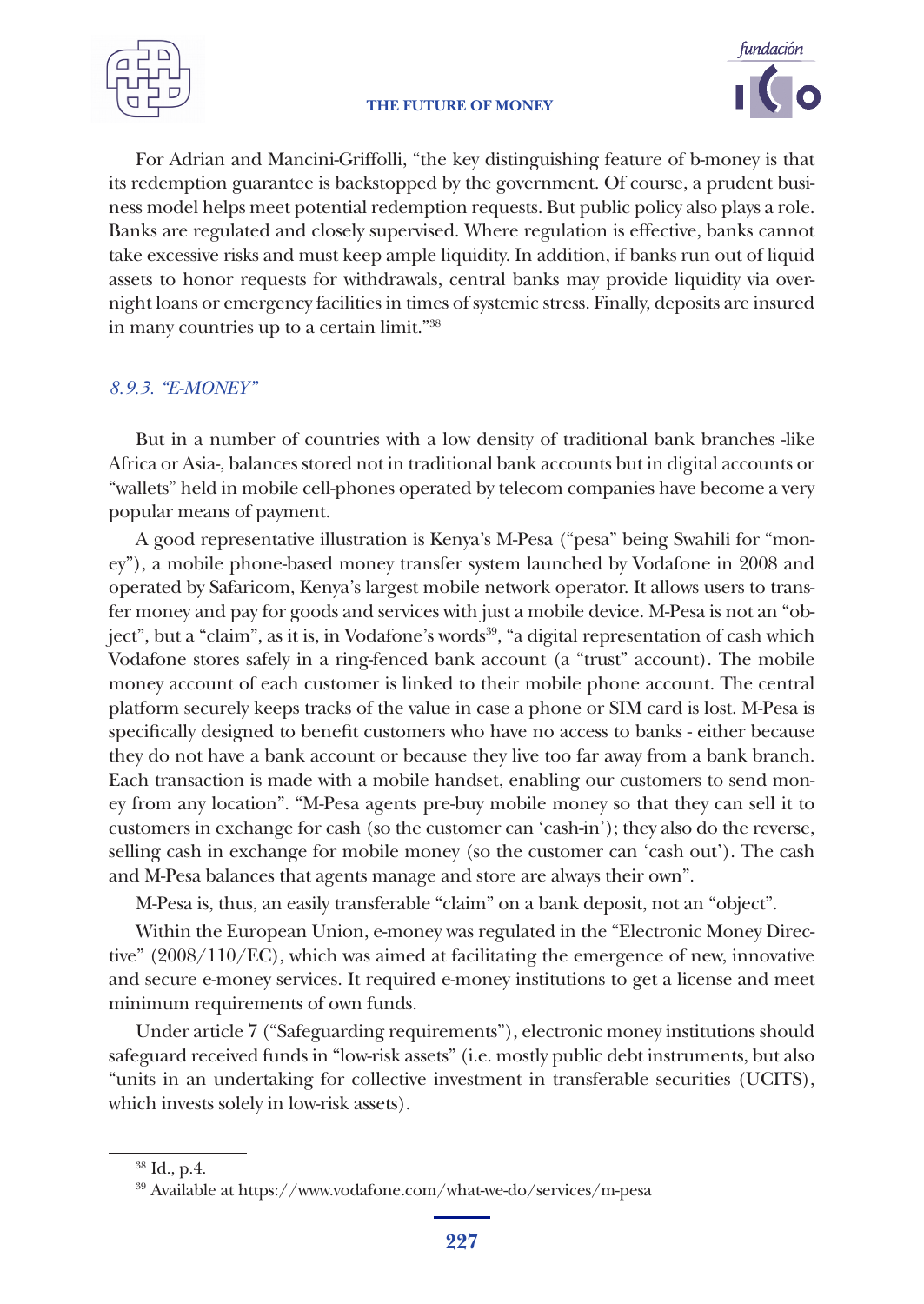



Article 11 requires that "electronic money issuers issue electronic money at par value on the receipt of funds" and that "upon request by the electronic money holder, electronic money issuers redeem, at any moment and at par value, the monetary value of the electronic money held".

Interestingly, article 12 prohibits "the granting of interest or any other benefit related to the length of time during which an electronic money holder holds the electronic money".

# *8.9.4. "I-MONEY"?*

Adrian and Mancini-Griffoli also consider a potential new means of payment: claims on a portfolio of investment assets, such as gold or financial assets (e.g. shares). This "i-money" (short for "investment fund money") would be similar to e-money, except that it would not have a variable redemption rate in terms of currency, but a variable one, depending on the market price of the underlying assets. In their view, "shares in private investment funds could become i-money. They can be tokenized, meaning they can be represented by a coin of any amount on a digital ledger. The coin can then be traded directly, at low cost, and constitutes a payment denominated in the underlying portfolio's going worth in any currency. For instance, if B owes A  $\epsilon$ 10, B could transfer  $\epsilon$ 10 worth of a money market fund to A. To the extent that the fund is liquid, its market price should be known at any point in time. And to the extent the fund comprises very safe assets, A may agree to hold these with the expectation of using these to pay for future goods and services at approximately the same exchange rate with local currency. In other words, i-money could be sufficiently stable to serve as a widespread means of payment".<sup>40</sup>

## **8.10. RECENT INNOVATIONS**

Recent international discussions on domestic monetary systems have been prompted by some new interrelated changes:

- The emergence of new digital private "currencies" (like Bitcoin, Ether and many others).
- The spontaneous decline of the use of cash in some advanced economies -like Sweden- and the deliberate attempt by the authorities in some other countries -like India- to phase out large denomination banknotes, to fight tax evasion and the underground economy.
- The discussion by central banks and monetary experts of the issuance by central banks of their own "central bank digital currencies" (CBDC), to compensate for the decline in the use of cash and to keep a significant role in the provision of means of payment.

 $40$  Id. p.5.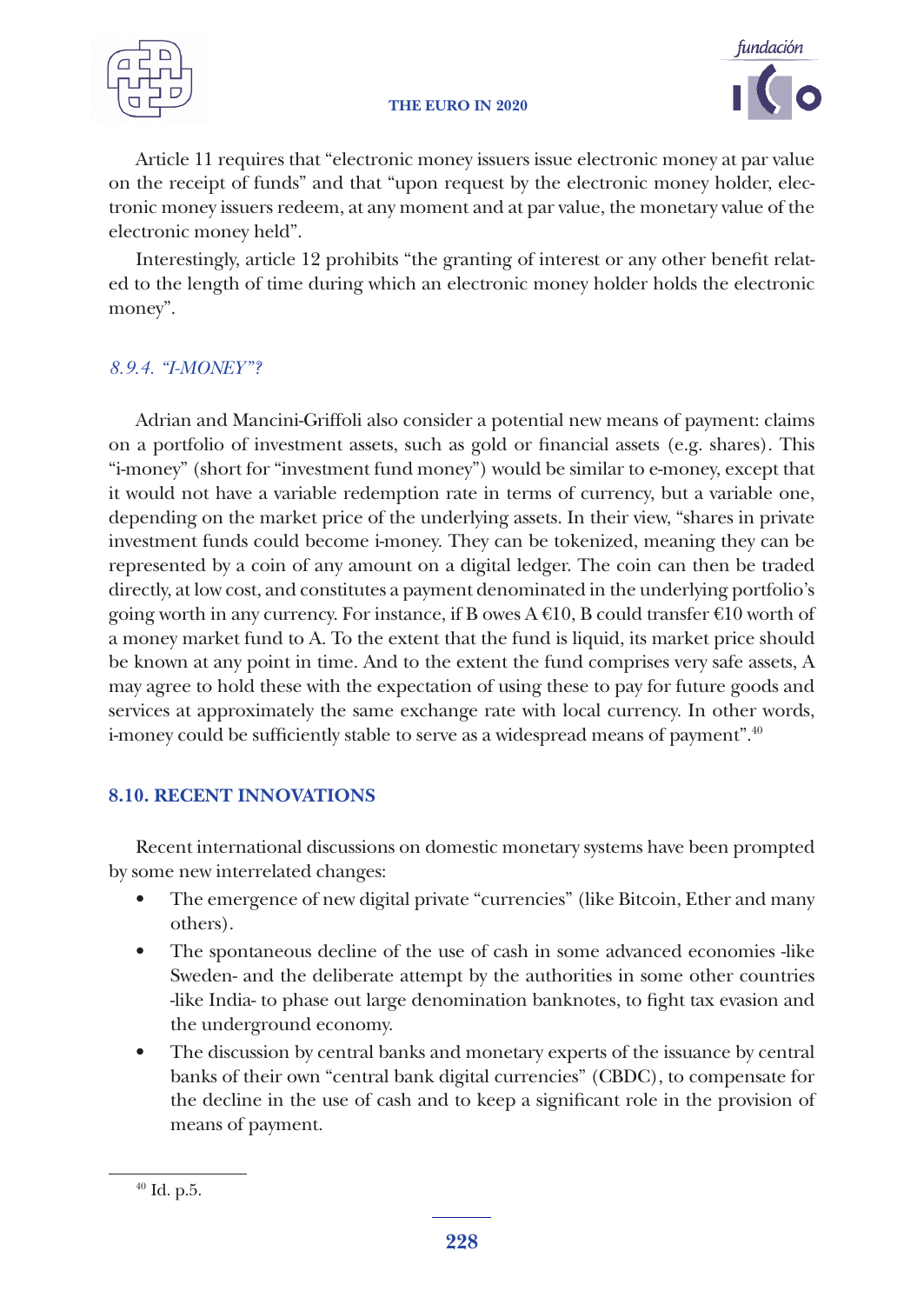



• The launch in June 2019 by one of the leading Big Techs, Facebook, its "Libra Project".

I will discuss briefly these changes before presenting in the final section my own guesses or hunches on the future of money.

# *8.10.1. PRIVATE DIGITAL CURRENCIES*

"Virtual currencies" have been defined as "digital representations of value, issued by private developers and denominated in their own unit of account, that can be obtained, stored, accessed, and transacted electronically, and can be used for a variety of purposes, as long as the transacting parties agree to use them"41. "The concept of virtual currencies covers a wide array of 'currencies', ranging from simple IOUs of issuers (such as Internet or mobile coupons and airline miles), virtual currencies backed by assets such as gold, and "cryptocurrencies" such as Bitcoin. However, they differ from other digital currencies, such as e-money, which is a digital payment mechanism for (and denominated in) fiat currency. Virtual currencies are not denominated in fiat currency and have their own unit of account".42

Since the launch of Bitcoin in 2009, new virtual currencies utilizing a "distributed ledger technology" (DLT), particularly 'blockchain' data structures, mushroomed, especially after Bitcoin's price briefly rose to nearly US \$20,000 per bitcoin. This growth has been propelled by an unprecedented amount of early venture capital raised in "initial coin offerings (ICOs) outside the regulated financial services industry. As argued by Rosa María Lastra and Jason Grant Allen, "the development of the virtual currency market to date has largely been a matter of private initiative, often motivated by a techno-libertarian ideological outlook that stresses the private creation of money and adopts a skeptical position towards state interference in economic arrangements generally, which translates into a skeptical position towards central banks in particular". 43

Irrespective of their success as speculative financial assets, none of them seem to have gotten even close to becoming a general means of payment, probably as a result of two factors:

- The lack of a sufficient broad base of users which could generate the necessary network externalities for a new currency to compete with established ones.
- The volatility of the value of these cryptocurrencies in terms of the established official currencies, which has limited their attraction as a new standard of value.

<sup>41</sup> Dong He et alia, "Virtual Currencies and Beyond; Initial Considerations", IMF Staff Discussion Notes 16/3, 2016, p.7.

 $42$  Id.

<sup>43</sup> Rosa María Lastra and Jason Grant Allan, "Virtual Currencies in the Eurosytem: Challenges Ahead", European Parliament, Monetary Dialogue, July 2018, available at http://www.europarl. europa.eu/cmsdata/150541/DIW\_FINAL%20publication.pdf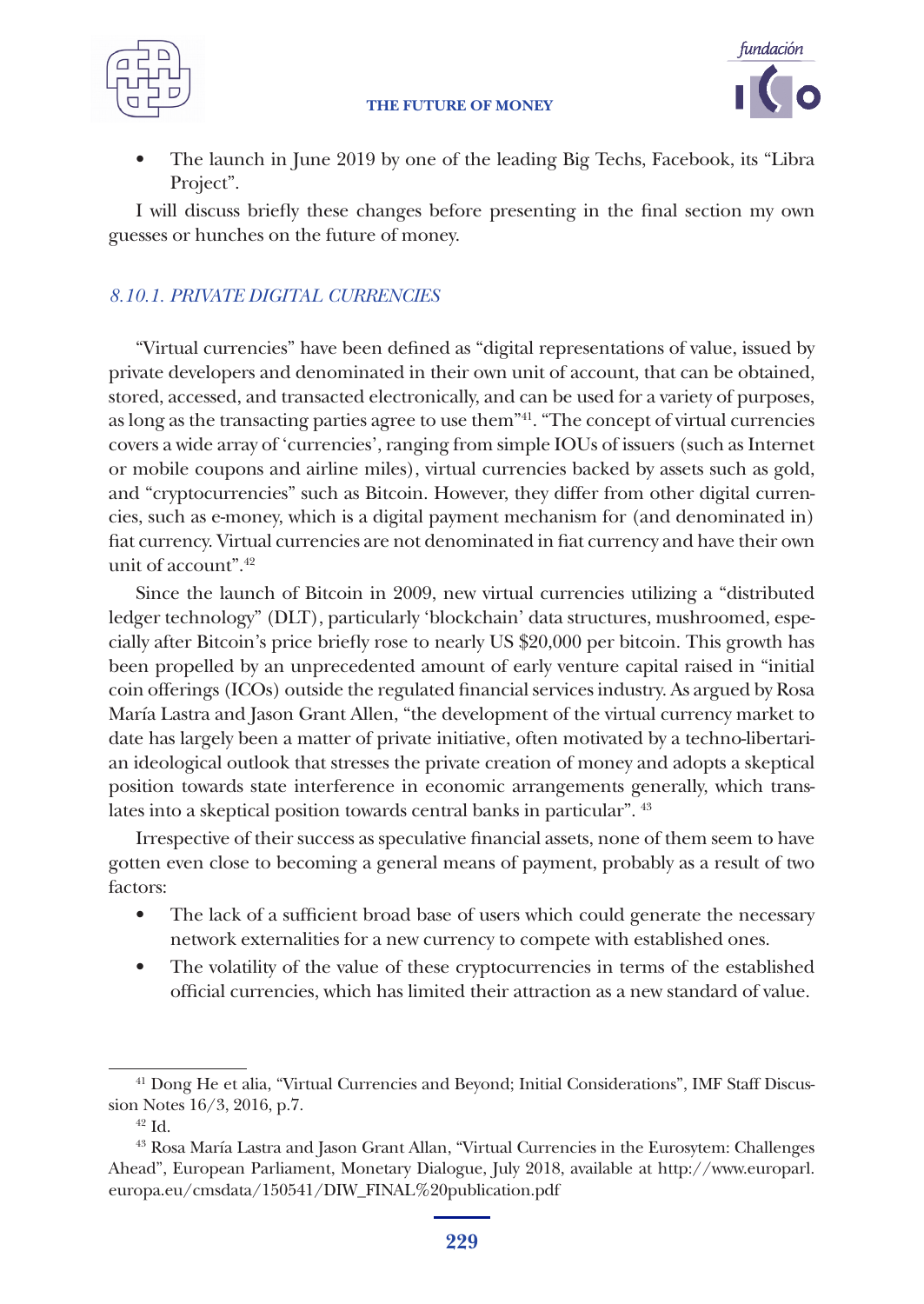

#### **THE EURO IN 2020**



The analysis of theses cryptocurrencies would not thus belong in an article on the future of "money", but the situation changed dramatically with Facebook's announcement in June 2019 that it intended to launch its own digital stablecoin, "Libra", an initiative which is discussed below.

# *8.10.2. THE CURSE OF CASH*

In 2016, Kenneth Rogoff, a former chief economist of the International Monetary Fund (IMF), called again for advanced-economy governments to phase out paper currency over a 10- to 15-year period, except perhaps for small denominations notes and coins.44 He gave two main reasons:

- To prevent high-value anonymous payments and thereby discourage tax evasion and crime --like the drug trade, human trafficking and exploitation of migrants-. He had already invoked this argument back in 1998, when he criticized the expected issuance by the newly created European Central Bank (ECB) of a €500 note. In Rogoff's view, the potential gains from reducing tax evasion would offset, at least partially, the forgone benefits from seigniorage. Furthermore, central banks would get more than enough revenues from electronic money to cover their operating costs in most scenarios.
- To allow central banks, when required to stimulate demand and avoid the "liquidity trap", to overcome the "zero lower bound" for interest rates and apply unfettered negative interest rates, without people being able to take refuge in big denomination bank notes, which can be seen as an anonymous bearer zero-interest-rate bond.

Rogoff's idea was severely criticized, most famously by former ECB board member and chief economist Otmar Issing, who described paper currency as "coined liberty"45. Other German economists came out also in support of cash, claiming that its abolition would have major drawbacks and entail undesirable consequences.<sup>46</sup> Furthermore, they argued that if doing away with cash were to make it impossible to convert deposits at commercial bank into central bank money, there would be mounting pressure to consider one of the following alternatives:

- Bank deposits wholly covered by central bank money ("narrow banking");
- Deposits in central bank accounts available to everyone, or

<sup>&</sup>lt;sup>44</sup> Kenneth S. Rogoff, "The Curse of Cash", Princeton University Press, 2016.

<sup>45</sup> The expression is from Fyodor Dostoyevsky's "The House of the Dead": "Money is coined liberty, and so it is ten times dearer to the man who is deprived of freedom. If money is jingling in his pocket, he is half consoled, even though he cannot spend it. But money can always and everywhere be spent, and, moreover, forbidden fruit is sweetest of all".

<sup>46</sup> Franz Seitz and Malte Krueger, "The Blessing of Cash", International Cash Conference 2017 – War on Cash: Is there a Future for Cash? 25 - 27 April 2017, Mainau Island, Germany, Deutsche Bundesbank.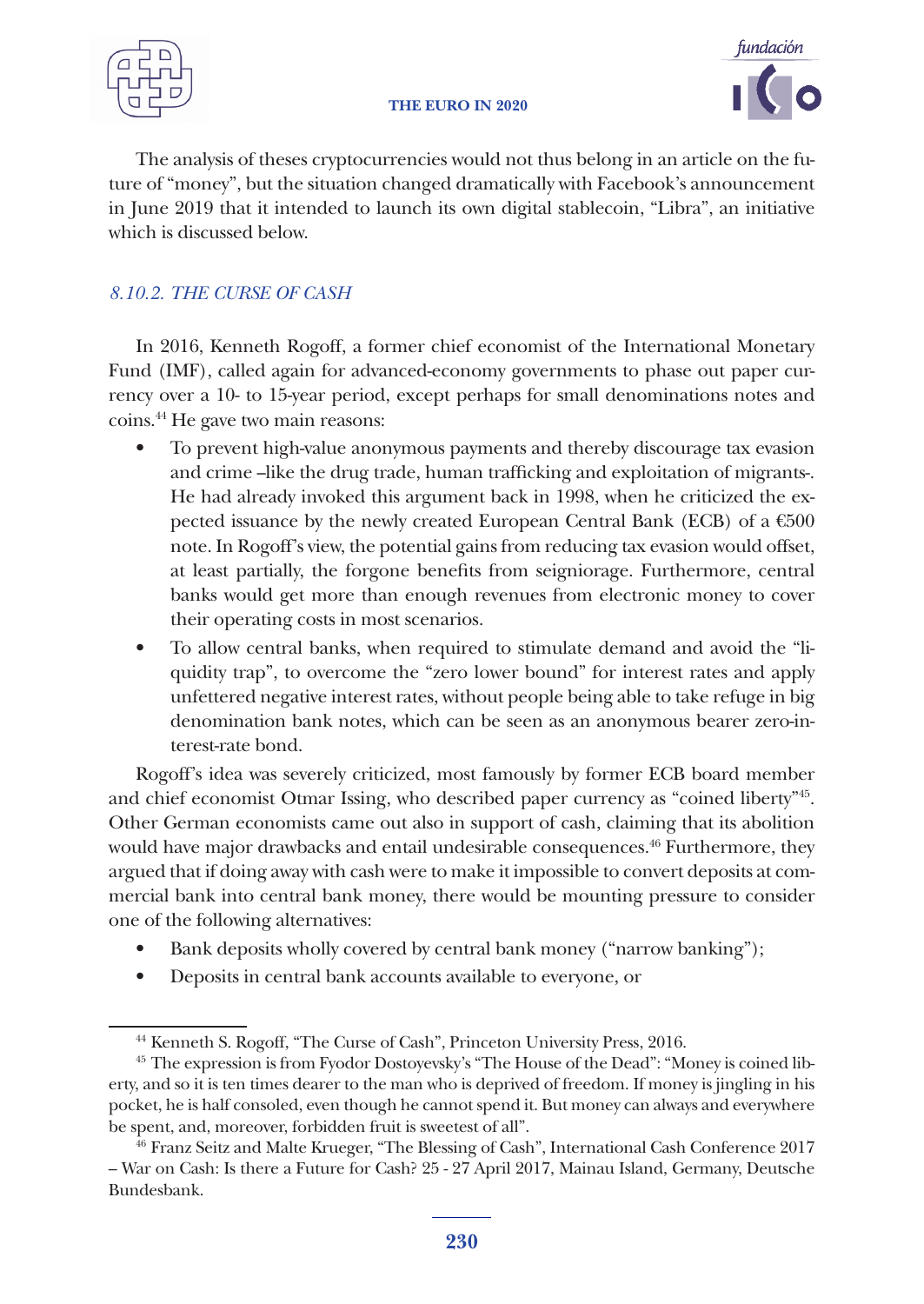



• Digital central bank money (e-euro).

In the case of a narrow banking solution, certain bank deposits would have to be wholly covered by central bank money, with the banking system divided into "deposit-taking or payment transaction banks" and "investment or commercial banks".

As a matter of fact, Nordic countries, like Norway, Sweden and Denmark, have taken the lead in the promotion of a cash-less society and in phasing out the largest notes in circulation, like Sweden did in 2013 with the 1,000-krona note. Not surprisingly, they have also been at the forefront in the discussions about the creation of central bank digital currency (CBDC).

## *8.10.3. CENTRAL BANK DIGITAL CURRENCIES*

As early as 1985, James Tobin argued that "one way to provide [means of payment like currency, but without its disadvantages] would be to allow individuals to hold deposit accounts in the central bank, or in branches of it established for the purpose and perhaps located in post offices".47 But he himself considered this alternative unlikely, given the then current sentiment in favor of privatization.

Recently, however, the idea of providing greater access to digital forms of central bank liabilities has resurfaced, as a result, according to banking experts from the Committee on Payments and Markets Infrastructures and Markets Committee of the Basel Committee of Bank Supervisors, of several factors:<sup>48</sup>

- Interest in technological innovations for the financial sector;
- The emergence of new entrants into payment services and intermediation;
- Declining use of cash in a few countries; and
- Increasing attention to so-called private digital tokens.

This has led to the concept of "central bank digital currency" (CBDC), originally defined as "a digital form of central bank money that is different from balances in traditional reserve or settlement accounts". Within this broad concept, at least three different types of CBDC can be considered, depending on who has access (i.e. general purposes vs. restricted or wholesale) and what technology is used (i.e. tokens vs. accounts):49

- Digital tokens that can only be used by financial institutions, for "wholesale transactions" (e.g. for interbank and securities settlement);
- Accounts at the central bank for the general public; and
- Digital "cash" tokens that could be used by the general public for retail payments.

<sup>47</sup> James Tobin, op.cit., p.25.

<sup>48</sup> Committee on Payments and Market Infrastructures and Markets Committee, "Central Bank Digital Currencies", Bank for International Settlements, March 2018, p.3.

<sup>49</sup> G-7 Working Group on Stablecoins, "Investigating the impact of global stablecoins", Annex C on Central bank digital currencies (CBDC), October 2019.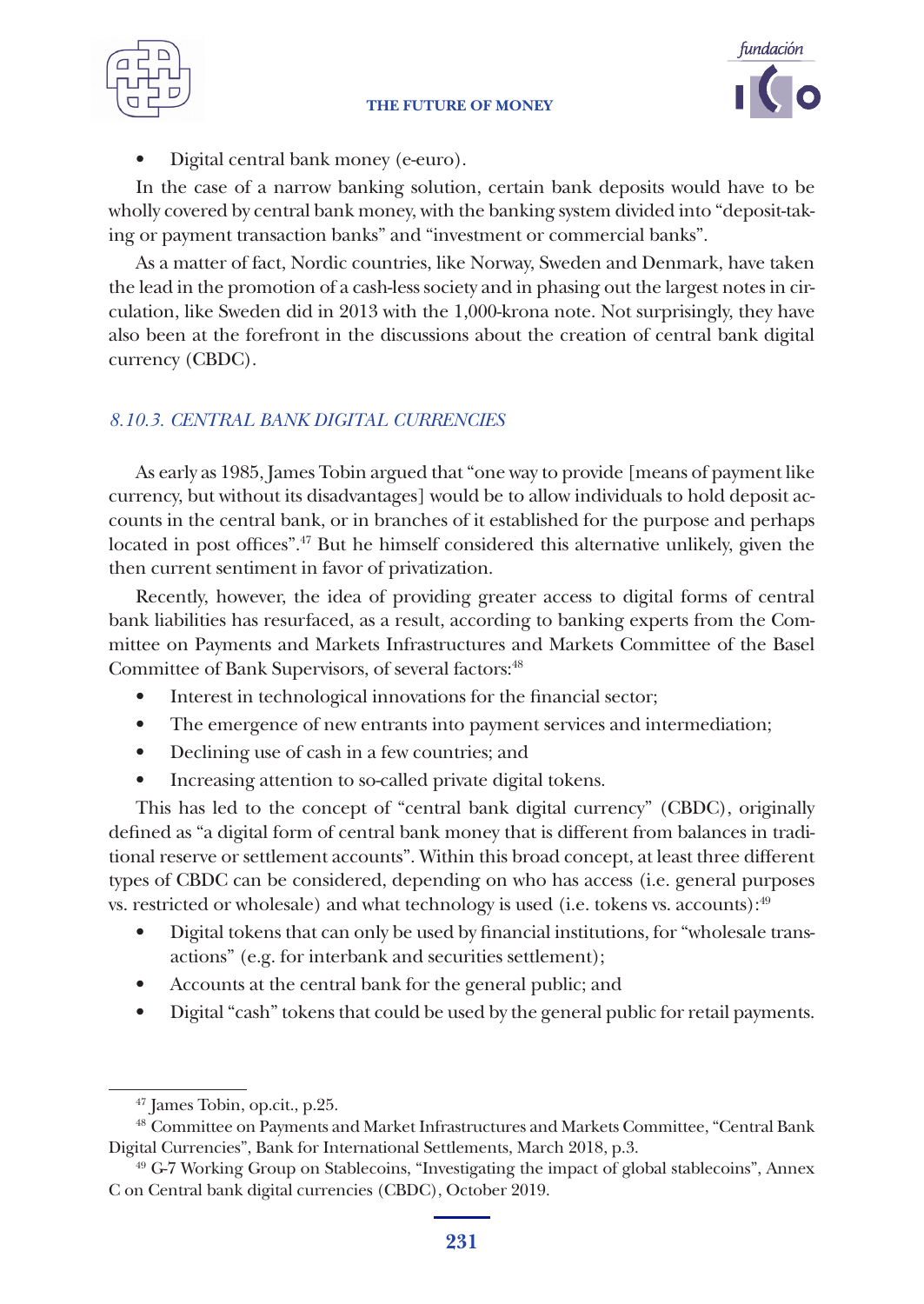



|                                                                                                                               | <b>Existing central bank money-</b> |                                        | Central bank digital currencies |                |                  |
|-------------------------------------------------------------------------------------------------------------------------------|-------------------------------------|----------------------------------------|---------------------------------|----------------|------------------|
|                                                                                                                               | Cash                                | Reserves and<br>settlement<br>balances | <b>General purpose</b>          |                | <b>Wholesale</b> |
|                                                                                                                               |                                     |                                        | token                           | accounts       | only token       |
| 247 availability                                                                                                              | $\checkmark$                        | $\mathsf{x}$                           | $\checkmark$                    | $(\checkmark)$ | $(\checkmark)$   |
| Anonymity vis-à-vis central bank                                                                                              | ✓                                   | $\mathsf{x}$                           | $(\checkmark)$                  | $\times$       | $(\checkmark)$   |
| Peer-to-peer transfer                                                                                                         | ✓                                   | $\mathsf{x}$                           | $(\checkmark)$                  | $\times$       | $(\checkmark)$   |
| <b>Interest bearing</b>                                                                                                       | $\mathsf{x}$                        | $(\checkmark)$                         | $(\checkmark)$                  | $(\checkmark)$ | $(\checkmark)$   |
| Limits or caps                                                                                                                | $\pmb{\times}$                      | $\mathsf{x}$                           | $(\checkmark)$                  | $(\checkmark)$ | $(\checkmark)$   |
| $\checkmark$ = existing or likely feature, $(\checkmark)$ = possible feature, $\checkmark$ = not typical or possible feature. |                                     |                                        |                                 |                |                  |

Their main differences in terms of availability, anonymity (vis-à-vis the central bank), and possibility of peer-to-peer transfer are summarized in the following table:<sup>50</sup>

The distinction between token- and account-based money bears on the form of verification needed when it is exchanged: while token-based money relies on the ability of the payee to verify the validity of the payment object -with the main concern being "electronic counterfeiting"-, account-based money depends on the ability to verify the identity of the account holder -the main concern being identity theft-.

In their 2018 report, BIS experts concluded that:

- Traditionally, central banks have tended to limit access to account-based forms of central bank money mostly to banks, while making banknotes widely accessible. "This approach has, in general, served the public and the financial system well, setting a high bar for changing the current monetary and financial structure".
- The benefits of a widely accessible CBDC may be limited if fast (even instant) and efficient private retail payment products are already in place or in development. A central bank introducing such a CBDC would have to ensure the fulfilment of anti-money laundering and counter terrorism financing (AML/CFT) requirements, as well as satisfy the public policy requirements of other supervisory and tax regimes. An anonymous general purpose CBDC would raise further concerns and challenges. On the contrary, a non-anonymous CBDC could allow for digital records and traces, which could improve the application of rules aimed at AML/ CFT.
- If flows into CBDC were to become large and not associated with offsetting declines in physical banknotes, as could be the case in times of financial stress, challenges could arise (such as a need to broaden the assets that the central bank can hold or take on as collateral).

<sup>50</sup> "Central bank digital currencies", op.cit., Table 1, p. 6.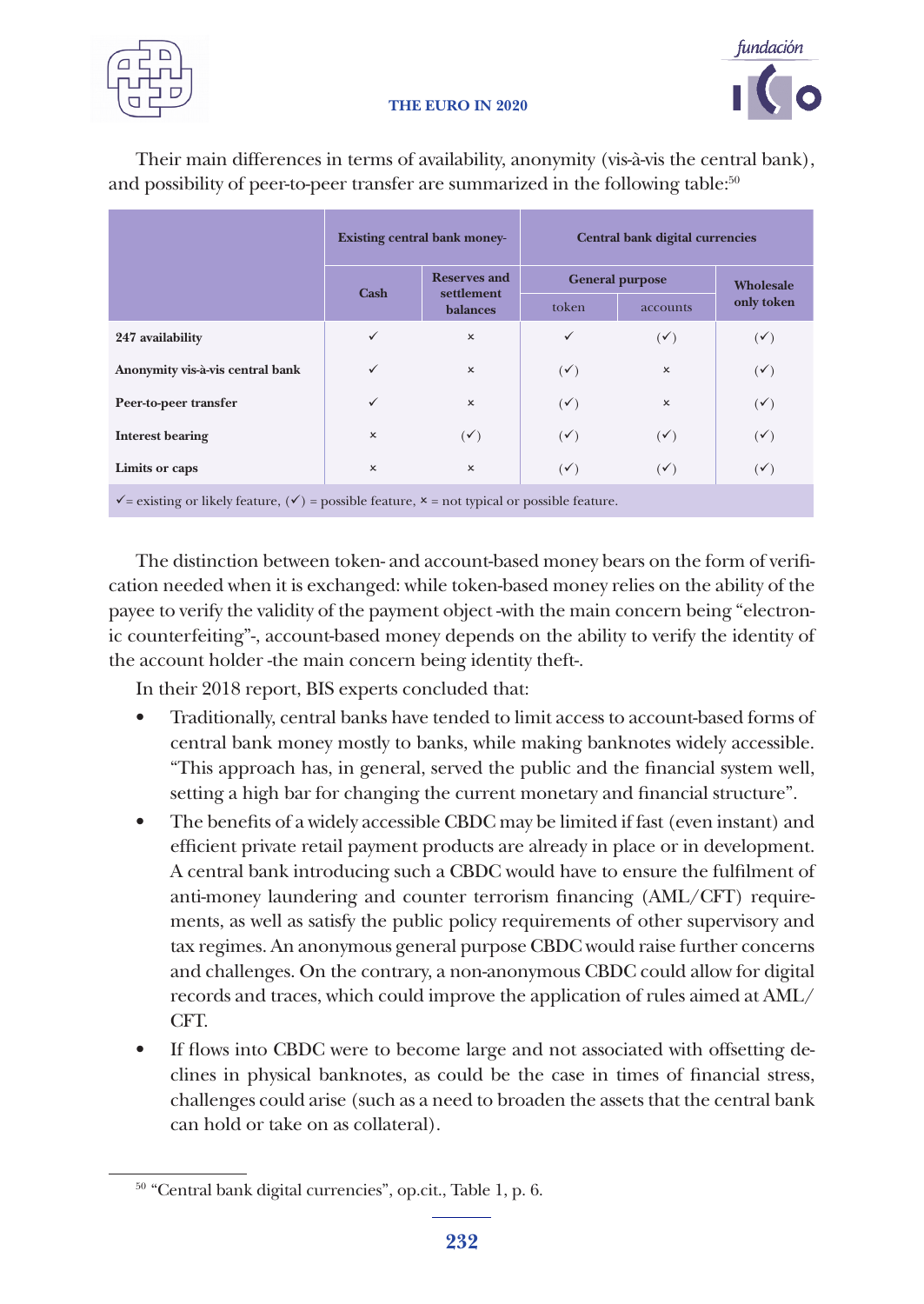



- On the positive side, a general purpose CBDC could enrich the options offered by the central bank's monetary policy toolkit, by allowing for a strengthening of pass-through of policy rate changes to other interest rates or addressing the zero lower bound on interest rates (provided high denomination banknotes were retired)
- As a liquid and creditworthy asset, a wholesale variant available to institutional investors that would be akin to interest-bearing central bank reserves or reverse repo facilities, yet widely tradeable, could function as a safe asset comparable in nature to short maturity government bills.
- A general purpose CBDC could compete with guaranteed bank deposits, with implications for the pricing and composition of banks' funding. It could give rise to higher instability of commercial bank deposit funding and facilitate, at times of stress, a fast and large flight towards central bank money, challenging commercial banks and the central bank to manage such situations.
- For international currencies, the above considerations would apply with added force, especially during market waves of flight to safety. Hence, the introduction of a CBDC in one jurisdiction could adversely affect others and, consequently, central banks seeking to introduce a CBDC should consider cross-border issues.
- In conclusion, any steps towards the possible launch of a CBDC should be subject to careful and thorough consideration.

Uruguay's Central Bank ran a pilot test from November 2017 to April 2018, in cooperation with a telecoms company, of a digital version of the Uruguayan peso, called "e-peso". It issued the equivalent of some  $\epsilon$ 0.5 million, for digital wallets of some 10,000 mobile phone users, chosen on a first-come-first-served basis, who could use them for payment transactions in registered stores and businesses as well as for peer-to peer transfers among registered users. The pilot system provided for instantaneous settlement, relied merely on a working mobile phone line, not requiring an internet connection, and the users' wallets and the encrypted e-note manager were designed to render transactions anonymous yet traceable. According to Uruguay's central bank, "the overall experience with the pilot was positive". The Central Bank highlighted the many advantages of CBDC, including lower costs, financial inclusion, prevention of crime and tax evasion, and customer protection, and has called for central banks to embrace new technologies and promote further financial innovation in cooperation with the private sector and start-ups.<sup>51</sup>

In Sweden, the Riksbank has proposed to Parliament that a technical committee perform a review of the concept of "legal tender" and study the legal amendments necessary to facilitate the issuance of e-krona and the phasing out of cash. The second report on the e-krona included this statement: $52$ 

<sup>51</sup> "Do We Need Central Bank Digital Currency? Economics, Technology and Institutions", edited by Ernest Gnan and Donato Masciandaro, SUERF Conference Proceedings 2018/2, p.18 and 82-90.

<sup>52</sup> The Riksbank´s e-krona project, Report 2, October 2018, available at https://www.riksbank. se/en-gb/payments-cash/e-krona/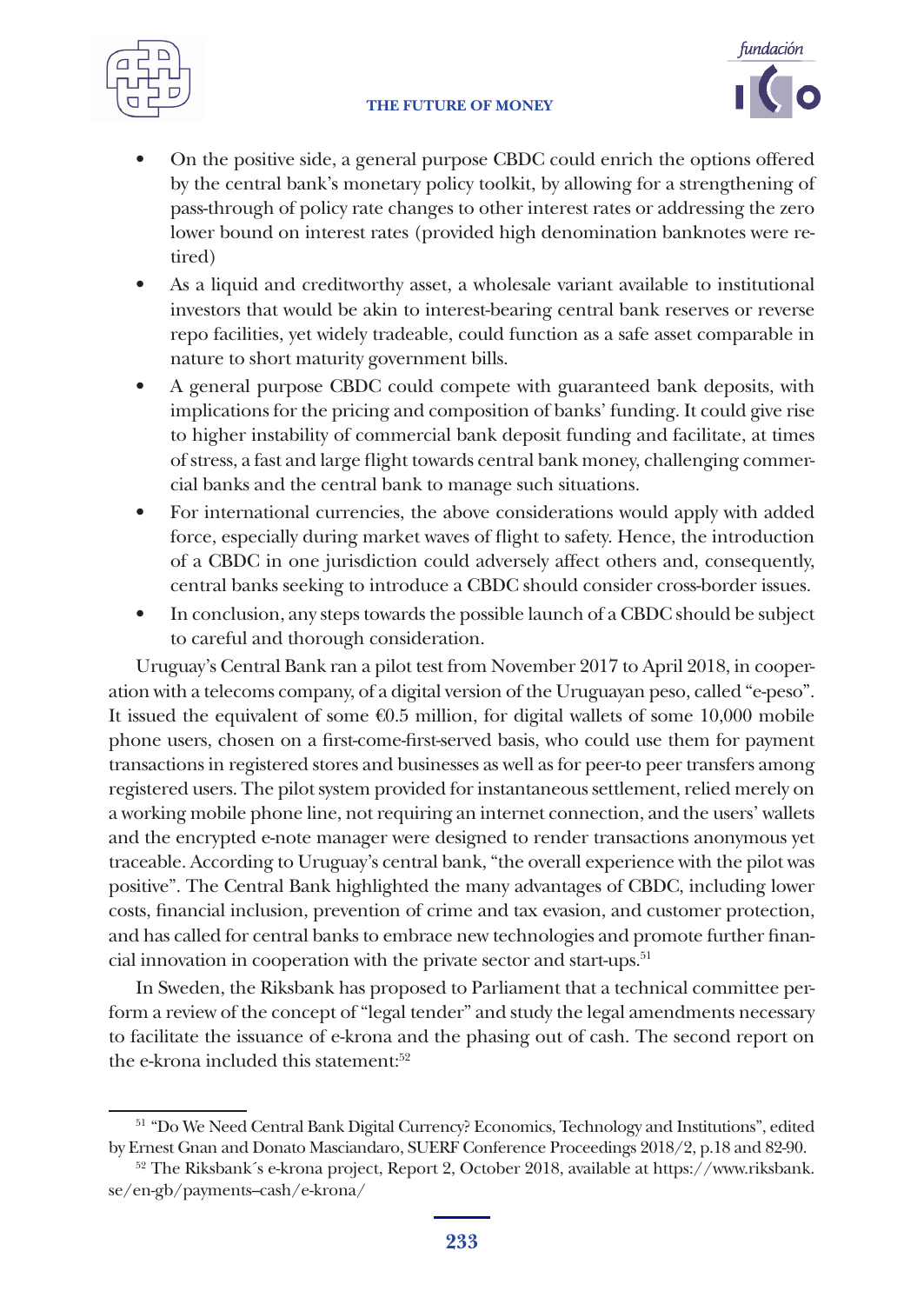



"Cash use continues to decline in Sweden. In future, cash may be so marginalized that it becomes difficult to use as a means of payment. For 350 years, the Riksbank has provided the general public with money but going forwards, the technical development and digitalization of payments will bring the issue of the State's role to a head. If the marginalization of cash continues a digital krona, an e‐krona, could ensure that the general public still has access to a State-guaranteed means of payment. Alternatively, not to act in the face of current developments and completely leave the payment market to private agents, will ultimately leave the general public entirely dependent on private payment solutions, which may make it more difficult for the Riksbank to promote a safe and efficient payment system".

While the general discussion among BIS experts on the availability of a CBDC has centered on whether it is to be limited to financial institutions or be extended to the public at large, a separate question is whether, while access remains restricted, it should be opened to telecom and fintech companies offering e-money wallets.

In this spirit, Adrian and Mancini-Griffoli under the heading "What if E-money Providers Could Hold Central Bank Reserves?" argued that "the ability to hold central bank reserves would fill the sails of e-money providers by allowing them to overcome market and liquidity risk, and would transform these into narrow banks. Fractional banks would feel greater pressure. For one, they would no longer benefit from wholesale funding from e-money providers. [Furthermore] while banks should be able to hold their ground in normal times, a question mark arises in crisis times. Would there be massive runs from bank deposits into e-money in times of crises? If client funds backing e-money were held as wholesale funding for banks, the run could be in reverse, from e-money to b-money as clients seek the protection of banks' deposit insurance. But if client funds were held as reserves at the central bank, then run risks cannot be discounted. Certainly, uninsured deposits might migrate from banks to e-money providers".53

By way of conclusion, Adrian and Mancini-Griffoli suggest that central banks, rather than creating CBDC tokens available for the general public, limit themselves to allowing e-money providers to hold traditional central bank reserves, in bankruptcy-remote trusts which issue e-money 1-to-1 for reserves. They describe such e-money as "Synthetic Central Bank Digital Currency" (or sCBDC, for short), which they characterize as a public-private partnership in which e-money providers would be responsible for performing customer due diligence, offering or vetting wallets, developing or selecting the underlying technology, managing customer data, and interacting with customers' requests, complaints and questions. "Each of these raises risks of glitches and cyberattacks, entails significant costs, and puts the central banks' reputation at risk".54

<sup>53</sup> Adrian and Mancini-Griffoli, op.cit., p. 12.

<sup>54</sup> Id. p.14.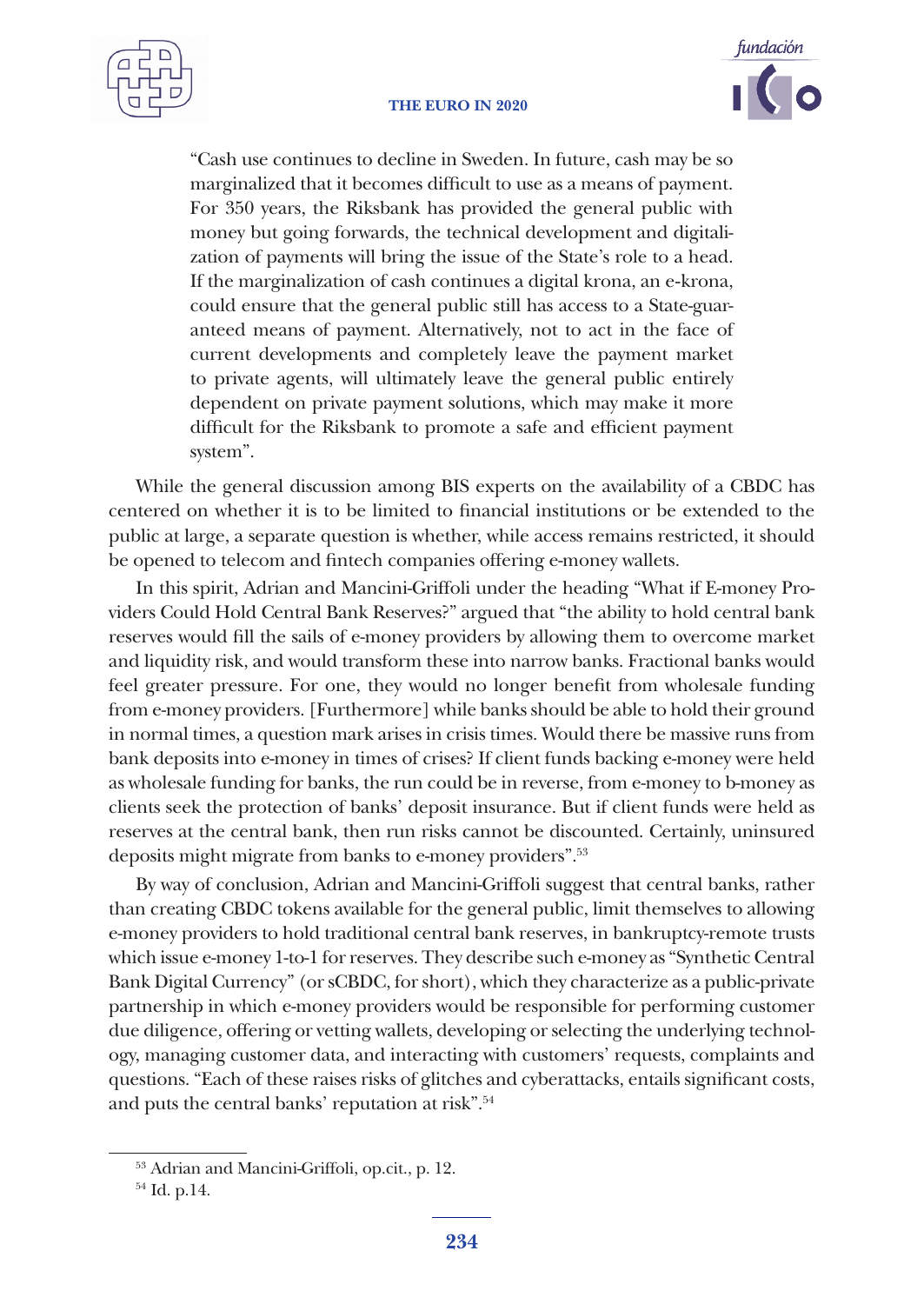



## *8.10.4. THE LIBRA PROJECT*

On June 18, 2019, Facebook publicly announced its intention to launch in the first half of 2020 a new global digital currency, "Libra".55

According to the project's White Paper, Libra would have the following features:

- The unit of account or standard of value of the users' balances would be a new unit, "Libra", meant to become a "new global currency".
- Libra would be "fully backed by a reserve of real assets. A basket of bank deposits and short-term government securities will be held in the Libra Reserve for every Libra that is created, building trust in its intrinsic value. The Libra reserve will be administered with the objective of preserving the value of Libra over time". "The assets in the Libra Reserve will be held by a geographically distributed network of custodians with investment grade credit rating to provide both security and decentralization of the assets".
- Libra users would not "receive a return from the reserve", i.e. Libra balances would earn no interest. Financial returns from the Libra Reserve would be used "to cover the costs of the system, ensure low transaction fees, pay dividends to investors who provided capital to jumpstart the ecosystem, and support further growth and adoption".
- Libra would be established as a "permissioned blockchain", so that only certain number of "validators nodes" would be authorized. It would use the Move programming language, specifically "designed to prevent assets from being cloned". This would lend Libra digital assets "the same properties as physical assets: a resource has a single owner, it can only be spent once, and the creation of new resources is restricted". "The Libra Blockchain is pseudonymous and allows users to hold one or more addresses that are not linked to their real-world identity".
- Libra would be backed by a "competitive network of exchanges buying and selling Libra. That means anyone with Libra has a high degree of assurance they can convert digital currency into local fiat currency based on an exchange rate, just like exchanging one currency for another when travelling".
- A "Libra Association", an independent, not-for-profit organization headquartered in Geneva (Switzerland), would be the governing entity of Libra. Specifically, it would be "the only party able to create (mint) and destroy (burn) Libra. "Coins are only minted when authorized resellers have purchased those coins from the association with fiat assets to fully back the new coins. Coins are only burned when the authorized resellers sell Libra coin to the association in exchange for the underlying assets. Since authorized resellers will always be able to sell Libra coins to the reserve at a price equal to the value of the basket, the Libra Reserve acts as a 'buyer of last resort'".

<sup>55</sup> Information retrieved from https://libra.org/en-US/wp-content/uploads/ sites/23/2019/06/LibraWhitePaper\_en\_US.pdf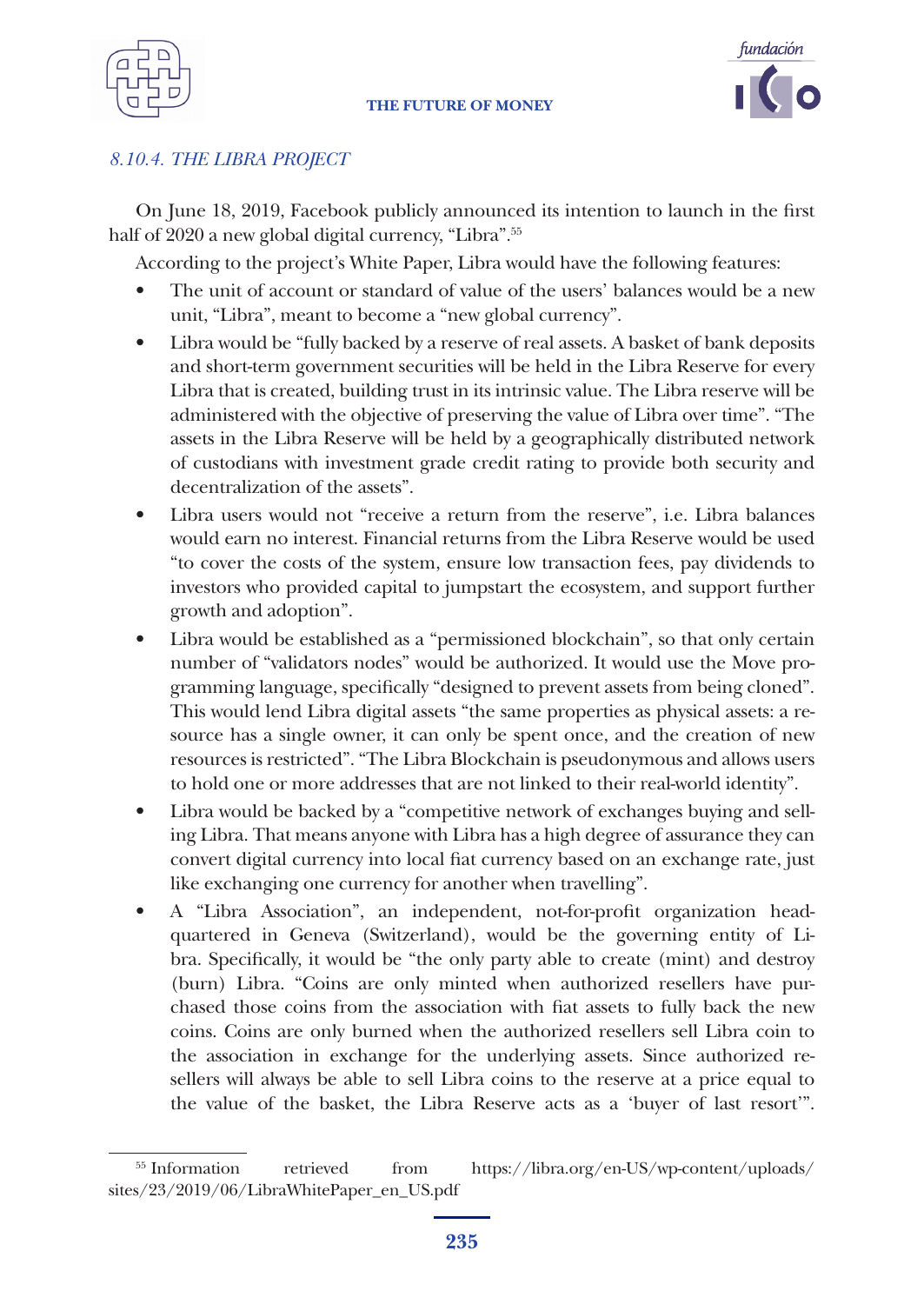



Its governing body would be its Council, comprised of one representative per validator node, with major decisions requiring a two-thirds majority.

As a consequence, Libra would be a "global, digitally native currency that brings together the attributes of the world's best currencies: stability, low inflation, wide global acceptance and fungibility". Libra ins a cryptocurrency and "by virtue of that, in inherits several attractive properties of these new digital currencies: the ability to send money quickly, the security of cryptography, and the freedom to easily transmit funds across borders. Just as people can use their phones to message friends anywhere in the world today, with Libra, the same can be done with money -instantly, securely, and at a low cost."

The White Paper makes a reference to the process which I described above as "monetary piggy backing" when it states that its approach "is similar to how other currencies were introduced in the past: to help instill trust in a new currency and gain widespread adoption during its infancy, it was guaranteed that a country's notes could be traded in for real assets, such as gold. Instead of backing Libra with gold, it will be backed by a collection of low-volatility assets, such as bank deposits and short-term government securities in currencies from stable and reputable central banks. It is important to highlight that this means that one Libra will not always be able to convert into the same amount of a given local currency (i.e. Libra is not a 'peg' to a single currency). Rather, as the value of the underlying assets moves, the value of one Libra in any local currency may fluctuate".

#### *8.10.5. G-7 REACTION*

Shortly after Facebook's announcement, the G-7 countries set up a working group to report on the initiative and, more broadly, on "stablecoins", i.e. private digital currencies that, unlike Bitcoin, seek to stabilize the price of the "coin" by linking its value to that of a pool of assets. The working group, chaired by Benoît Cœuré -in his capacity as chairman of the BIS Committee on Payments and Market Infrastructure (CPMI)-, released publicly its report in October 2019.56

The report starts by recognizing that cross-border payments remain slow, expensive and opaque, especially for retail payments such as remittances. Moreover, there are 1.7 billion people globally who are unbanked or underserved with respect to financial services. Given the innovative potential of the underlying technology, crypto-assets were originally envisioned to address some of these challenges. However, to date, they have suffered from a number of limitations, not least severe price volatility. Thus, crypto-assets have served as a highly speculative asset class for certain investors and those engaged in illicit activities, rather than as a means to make payments. Stablecoins have many of the features of crypto-assets but seek to stabilize the price of the "coin" by linking its value to that of a pool of assets. Therefore, stablecoins might be more capable of serving as a

<sup>56</sup> G-7 Working Group on Stablecoins, "Investigating the impact of stablecoins", October 2019, available at https://www.bis.org/cpmi/publ/d187.pdf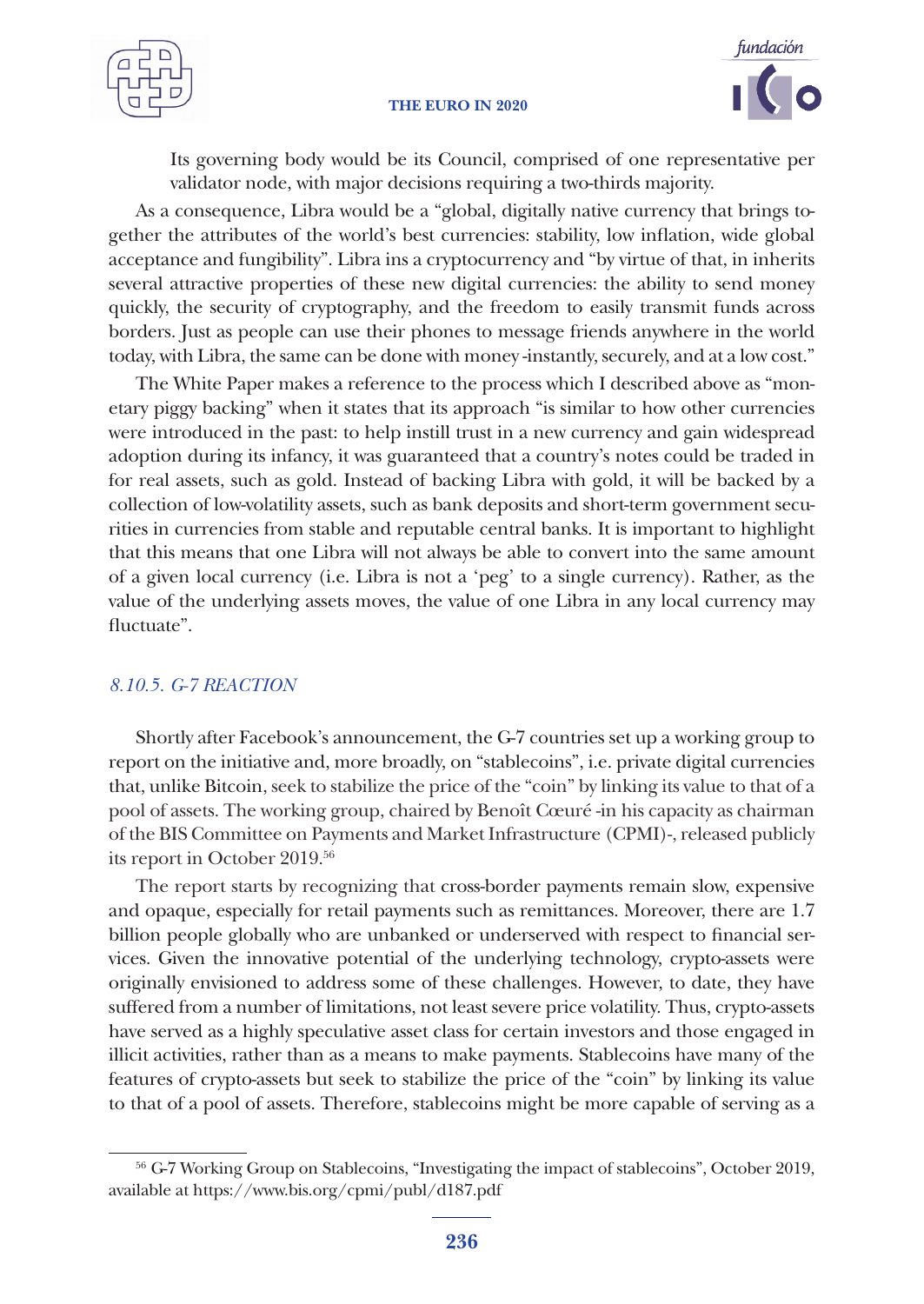



means of payment and store of value, and they could potentially contribute to the development of global payment arrangements that are faster, cheaper and more inclusive than present arrangements".

However, stablecoins, "regardless of size, pose legal, regulatory and oversight challenges and risks related to legal certainty; sound governance, including the investment rules of the stability mechanism; money laundering, terrorist financing and other forms of illicit finance; safety, efficiency and integrity of payment systems; cyber security and operational resilience; market integrity; data privacy, protection and portability; consumer/ investor protection; [and] tax compliance".

Moreover, stablecoins that reach global scale ("global stablecoins" or GSCs) "could have significant adverse effects, both domestically and internationally, on the transmission of monetary policy, as well as financial stability, in addition to cross-jurisdictional efforts to combat money laundering and terrorist financing. They could also have implications for the international monetary system more generally, including currency substitution, and could therefore pose challenges to monetary sovereignty. GSCs also raise concerns around fair competition and antitrust policy, including in relation to payments data".

The report concluded that "no global stablecoin project should begin operation until the legal, regulatory and oversight challenges and risks outlined above are adequately addressed, through appropriate designs and by adhering to regulation that is clear and proportionate to the risks". At the same time, it welcomed the Financial Stability Board's plan to submit in April and July of 2020 a consultative report to the G-20 Finance Ministers and central bank Governors".

Finally, as part of the public authorities' efforts to promote faster, more reliable and less costly payment systems for both domestic and cross-border purposes, the G-7 report recommends that "central banks, individually and collectively, assess the relevance of issuing central bank digital currencies (CBDCs) in view of the costs and benefits in their respective jurisdictions".

The reaction of ministers to the Libra initiative was probably even more hostile than their experts', due probably to sovereignty concerns.

This became particularly clear during the July 2019 ministerial G-7 summit in Chantilly (France), where its rotating chairman, French finance minister Bruno Le Maire, considered that, given that Facebook has hundreds of millions of customers around the world, Libra could jeopardize the monetary sovereignty of nations and have a destabilizing effect on the global financial system. "We cannot accept private companies issuing their own currencies without democratic control," he declared. On October 17, 2019, he penned an article in the Financial Times with the eloquent title "Facebook's Libra is a threat to national sovereignty", where he argued that "the project would mean a private company controlling a common good and taking over tasks normally discharged by States. This is unacceptable for both economic and political reasons".57

<sup>57</sup> Bruno Le Maire, "Facebook's Libra is a threat to national sovereignty", Financial Times, October 17, 2019.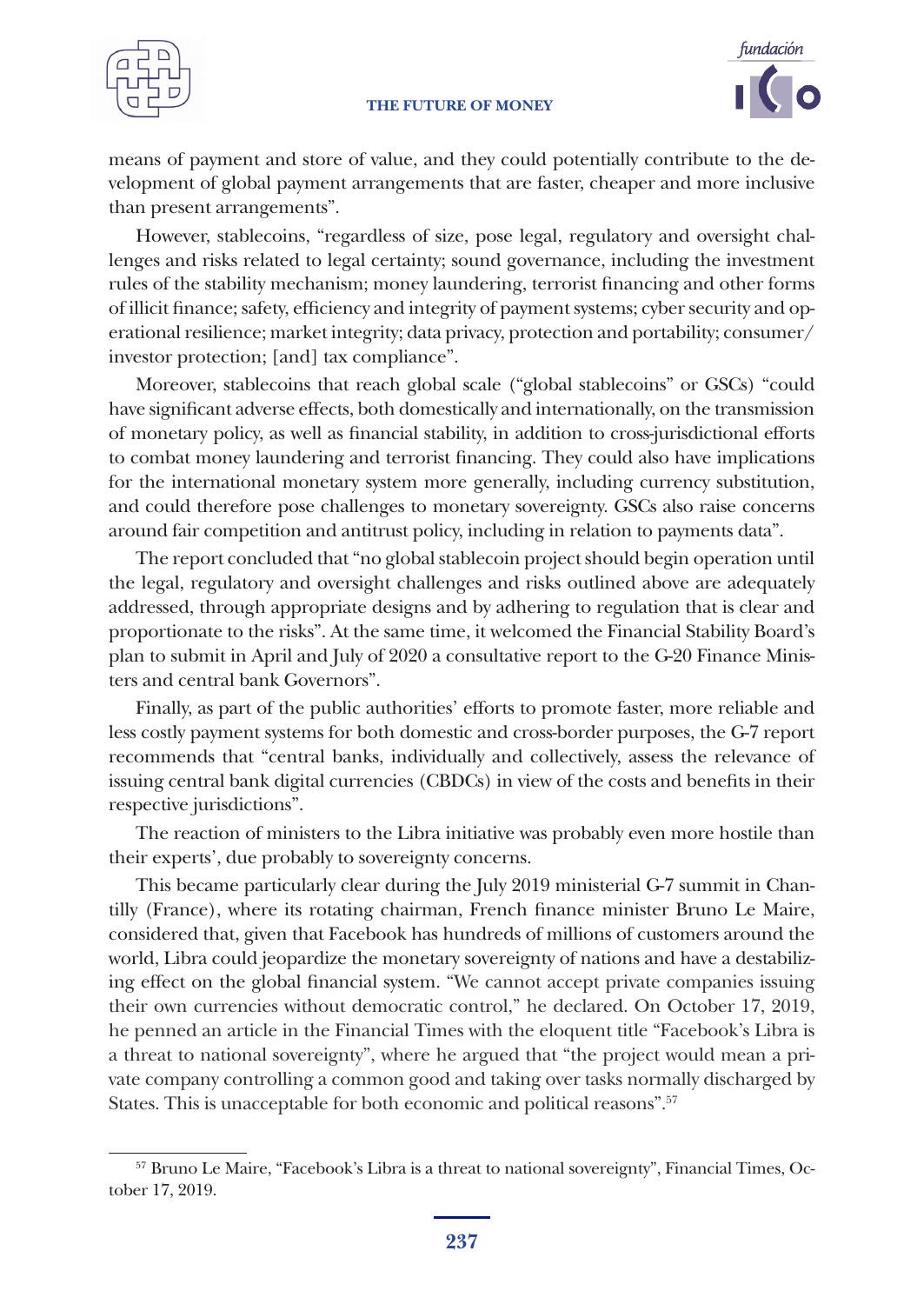

#### **THE EURO IN 2020**



Such political hostility of the G-7 finance ministers has been mirrored in similar attitudes of the US Government and US Congress and in the European Union's Ecofin Council. More specifically, European ministers have reserved the right to "impede" the emergence of global stablecoins, like Libra, which may jeopardize governments' sovereignty on monetary issues.

# *8.10.6. LIBRA RESPONSE*

On October 17, 2019, in its response to concerns expressed in the G-7 Report ("Investigating the Impact of Global Stablecoins"), the Libra Association argued that:<sup>58</sup>

- It will set appropriate standards for its members to maintain anti-money laundering (AML)/know your customer (KYC) standards, cooperate with law enforcement investigations and be able to analyze prior transactions on the Libra Blockchain and share indications of potentially suspicious activity with law enforcement.
- Individuals and entities who hold Libra coin will be responsible for filing their taxes in accordance with local laws. Wallets and financial services built on the Libra Blockchain will be expected to provide consumers with tools to help manage their tax filings.
- While Libra coins will not give people the legal right to buy and sell coins from or to the Libra Association, authorized resellers will have such a contractual right.
- The Libra payment system and Libra coin are not designed to replace the U.S. dollar or any other currency, but to extend the functionality of those currencies by enabling cheap and fast payments. Libra will not diminish the sovereignty of governments to conduct monetary policy. Libra is not intended to change the role and influence of central bankers in the global financial system.
- Wallets and other financial services operating on the Libra Network (including exchanges and other on and off ramps) will have to comply with regulations, such as local capital controls, which can be tailored to prevent large scale flights from local currency to Libra coins in emerging markets.
- Every Libra coin will be fully backed by fiat held in bank deposits and cash equivalents in the form of very short-term government securities. This mitigates the risk of a "run on the bank" because Libra coins are fully backed one-to-one by cash and other liquid assets rather than by a fractional reserve the way bank deposits are.
- The Libra Association will also establish robust cybersecurity requirements for node operators and implement protocols designed to function correctly even if some validator nodes are compromised to ensure the resilience of the payment network.

<sup>58</sup> "Libra Association Response to the G-7 Report", available at https://libra.org/wp-content/ uploads/2019/10/Libra-Association-Response-to-G7-The-Regulatory-Regime-for-Stablecoins.pdf?sf221718478=1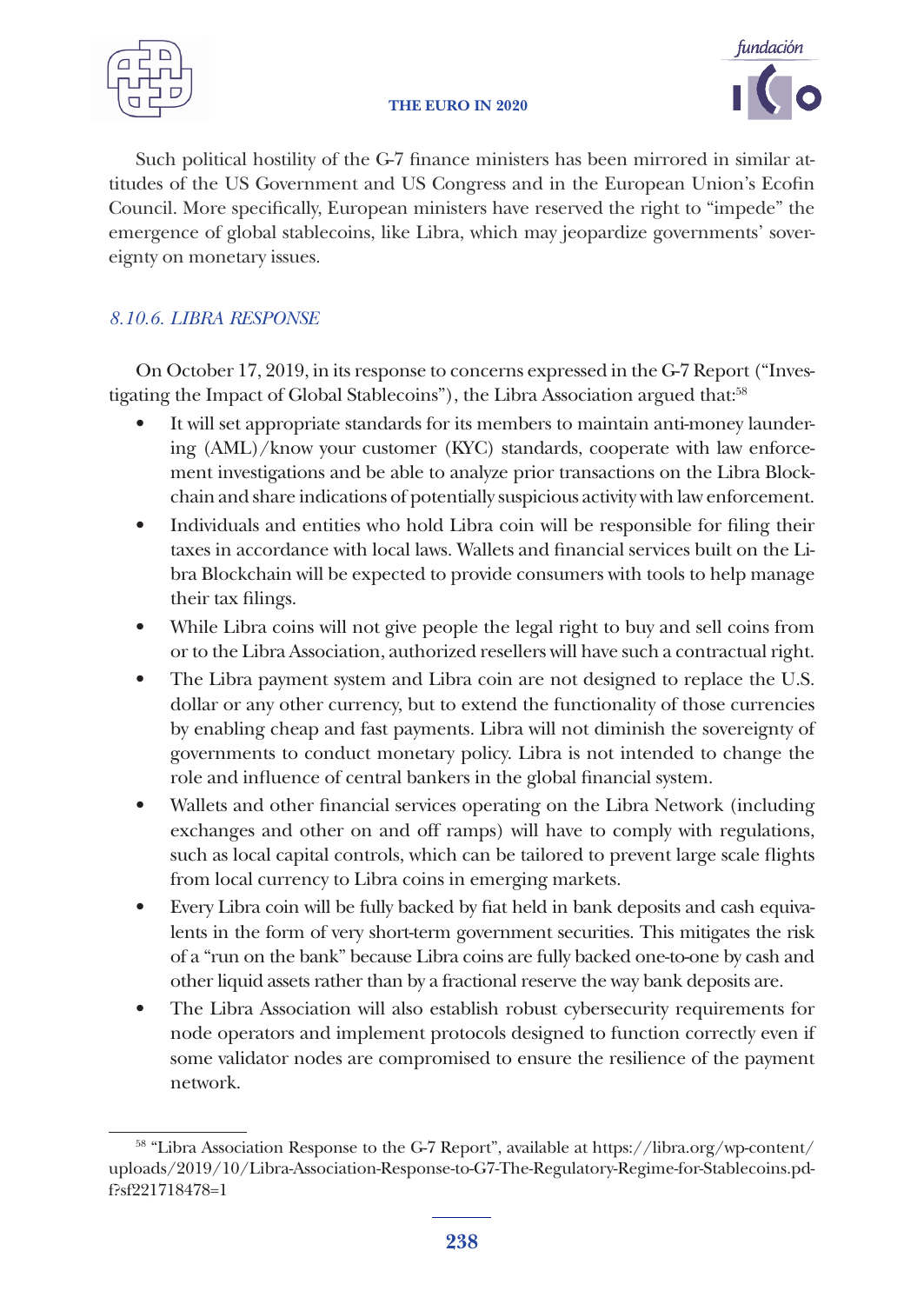



• The Libra Association is committed to protecting users' data privacy and will ensure the application of data protection laws. The Libra Association members, acting as node validators, will not be able to access, use, or share personal data regarding end-users of the Libra Blockchain. Companies that interact directly with customers like wallet services and exchanges will be expected to comply with data protection laws, including data portability.

Furthermore, in his testimony in Congress Facebook's president, Mr. Zuckerberg has argued that "blocking Libra will be a boon to China tech".

# *8.10.7. THE FUTURE OF MONEY: SOME GUESSES*

The time has come to bring all the threads together and make some educated guesses on the future of "money" (or, more accurately, standards of value and means of payments).

These are my guesses:

- 1. Any discussion about the future of "money" makes it imperative to distinguish or unbundle two separate monetary functions - standard of value and means of payments - which, while occasionally combined in a single object (e.g. full-bodied gold coins or modern banknotes), follow different dynamics.
- 2. The mainstream Metallist view about the origin of money obscures the fact that debts, clearing arrangements and book-entry systems played a significant role in many monetary and payment systems from time immemorial, with modern digital currencies being less innovative than frequently thought.
- 3. As a matter of fact, irrespective of the potential merits of any new Hayekian private currency, governments in industrial countries will fight tooth and nail to preserve their traditional sovereign prerogatives in the monetary domain, which are legally recognized in almost all countries' constitutions, laws and statutes. Monetary standards of value (i.e. "currencies") will thus remain sovereign ones, based on national laws (like the dollar, the yen, the pound and most other currencies) or international Treaties (like the euro), with limited circulation of "parallel currencies", except in border areas, international places or dollarized economies, where the inability of the local sovereign to provide a stable currency makes rational for people to trust only a foreign one.
- 4. Consequently, G-7 governments will prevent the emergence of any private outside or *fiat* money -like Libra- not redeemable into a single traditional sovereign currency (like the US dollar or the euro), even if designed as an SDR-like or currency board-type stablecoin (i.e. backed by a basket of stable international currencies).

 It has been argued that the way to allay fears about Libra would be "to require Libra to operate as a currency board, issuing one Libra against one unit of a predefined basket of currencies. This way, Libra might add a useful tool to secure,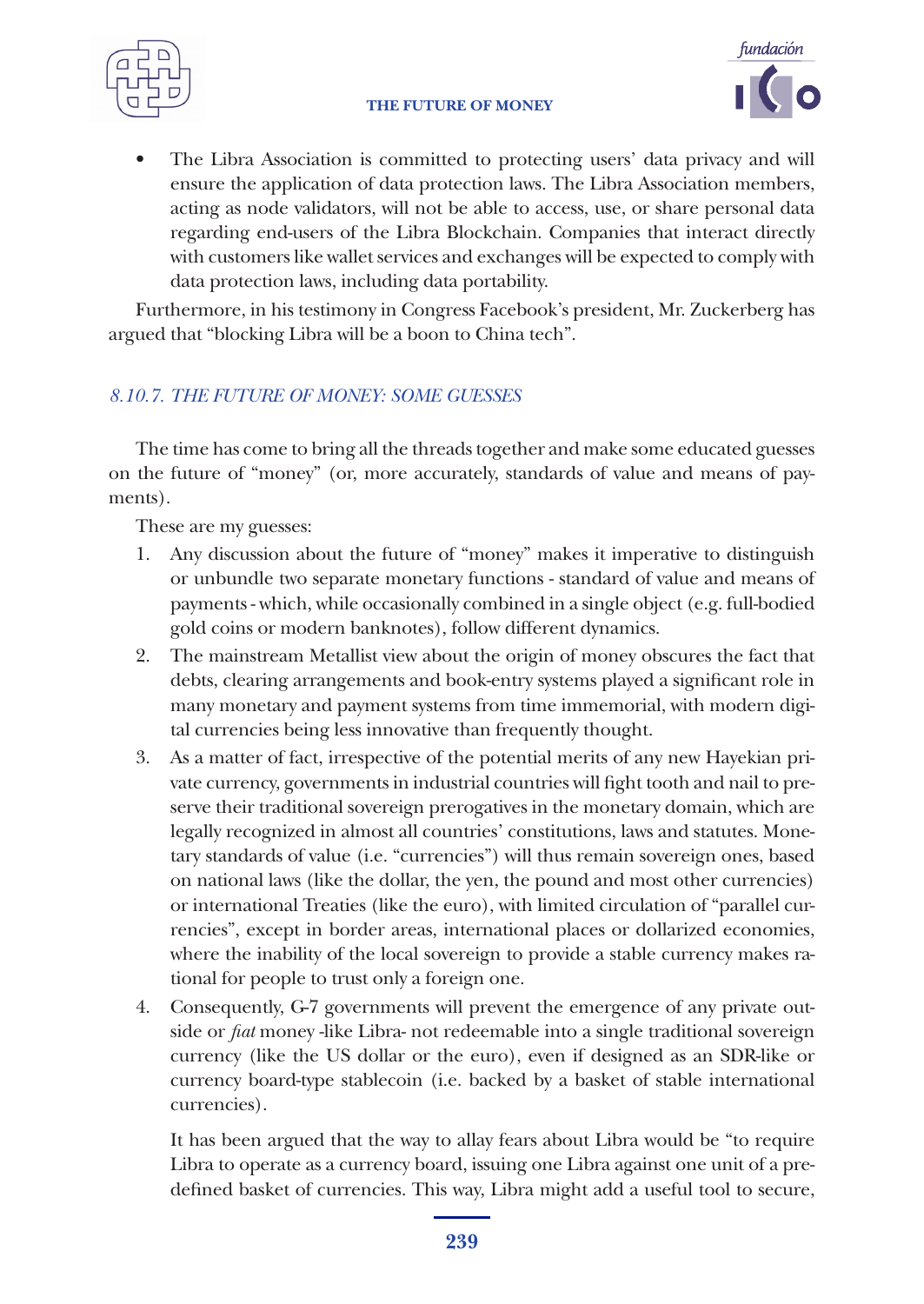#### **THE EURO IN 2020**





accelerate and make cheaper the exchange of goods and services around the world, without creating any liquidity or solvency risks and without chipping at the seigniorage collected by central banks. (..) If all concerns about money laundering, tax evasion and terrorism financing are addressed in an effective way, and if Libra is allowed to proceed under the rules of a strict currency board, then its usefulness to world trade would be enhanced by having it backed by a basket of currencies with weights representing the weights of the respective currencies in international trade".59

I do not think this will convince G-7 governments and allay their fears about stablecoins, and especially global stablecoins (GSCs), because of the risk of *Cheshirization*: even if initially pegged, however tightly, to an underlying basket of currencies, as soon as Libra's or any other private currency's brand name and practical convenience become familiar to users across the world, global demand will increase and gradually stabilize even if the private currency is unmoored from its initial anchor. As explained above, this was the case with the US dollar in July 1971, when President Nixon severed its link with gold and made it a full fiduciary, *fiat* currency: over the years, the "gold-exchange standard" had gradually become a *de facto* dollar standard and, except for the demise of the Bretton Woods system and the dollar's subsequent runaway inflation, the dollar remained the main international currency despite only its fiduciary grin remaining. As Rogoff has argued, "being able to control the unit of account is an extremely important safety valve [allowing governments to draw on large pools of liquidity in the event of a war, pandemic, or other crisis that creates unexpected shortterm funding needs]. It is especially useful if a country's debt is denominated in its own currency, giving the government the option of partial default through inflation. On top of dealing with outright catastrophes, a country that does not control its own currency is unable to use modern monetary stabilization policy. Multiple units of account may coexist, and one can find many small economies where both the local currency and the dollar (or euro) are widely accepted. But, in general, the unit of account is a natural monopoly, which a well-run government with strong legal and fiscal institutions is uniquely well poised to control".60

In other words, G-7 governments will make sure, with the support of international institutions, that no private standards of monetary value emerge and Hayek's wish for a "denationalized money" remains a dream or a "fairy tale", to use Tobin's expression.

5. Cryptocurrencies, like Bitcoin and others, will remain essentially speculative assets for a limited segment of investors. Even if left unbothered by governments, they will lack the broad users' base required to create the network externalities necessary to displace well entrenched sovereign standards of value; and by being

<sup>59</sup> Rakia Moalla-Fetini, Financial Times, October 29, 2019.

<sup>60</sup> Rogoff, op.cit. p. 209-210.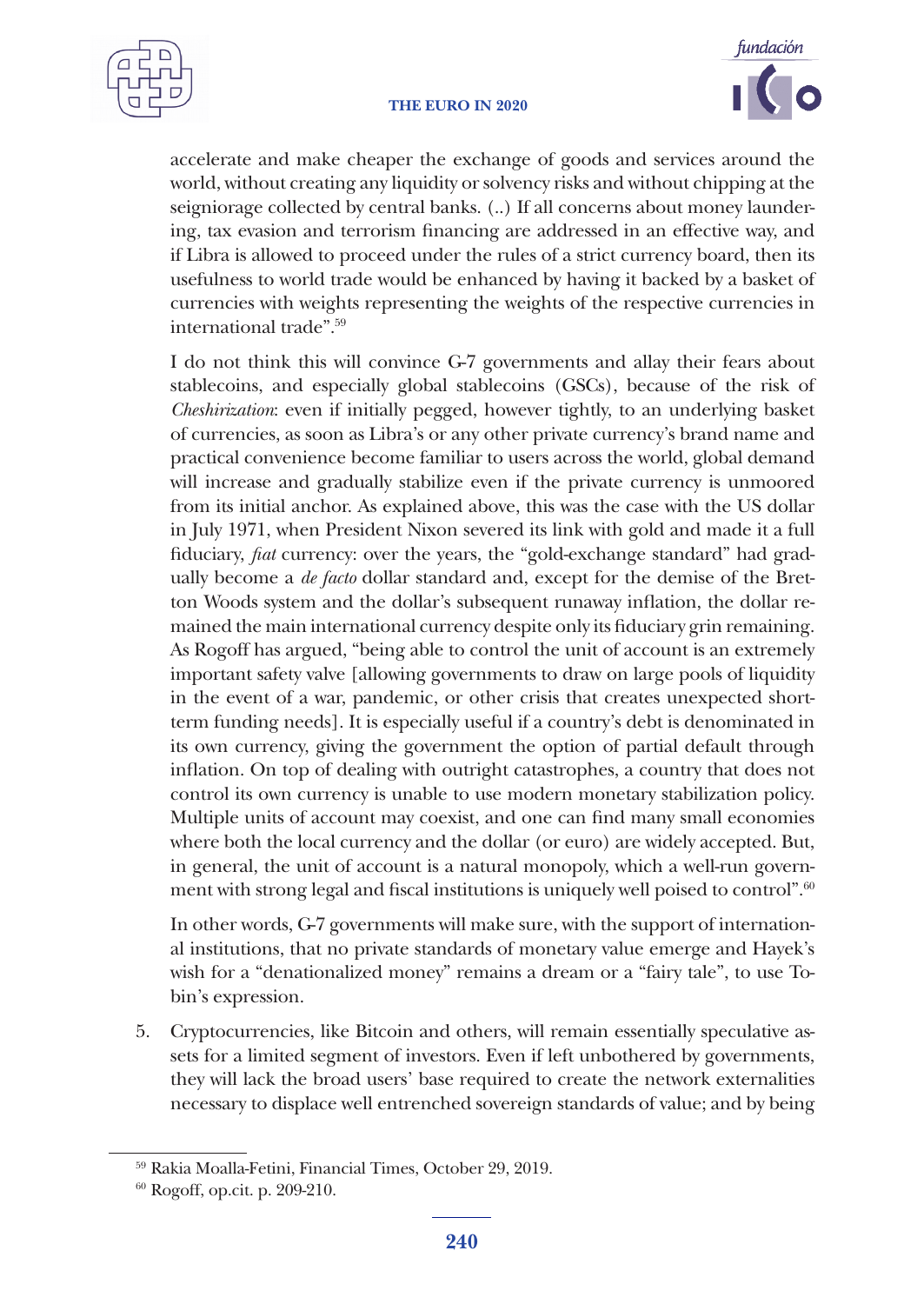



volatile with respect to the established standards of value (e.g. US dollar, euro…), they will lack stable demand as a means of payment, even if potentially attractive as financial speculative assets.

- 6. Even if governments remain more tolerant with non-Libra private virtual currencies, they will fight to prevent any new digital or technology-based means of payment allowing users to bypass anti-money laundering (AML)/know your customer (NYC) regulations and escape the purview of regulatory authorities.
- 7. For all the hype about technology and new digital currencies, most governments will not allow the introduction of free capital movements by stealth either. Hence, authorities will strive for e-money providers to be subject to similar exchange control regulations as traditional bank deposits, as illustrated by the case of Zimbabwe's Eco Cash discussed above. Back in the summer of 1997, when members of the IMF were on the brink of amending the Articles of Agreement to embrace the freedom of capital movements as a general obligation over time, the East Asia crisis made them recoil, as they suddenly realized that cheap cross-border currency flows may occasionally be more of a curse than a blessing. A Tobin tax has regularly been discussed as a way to "throw sand in the wheels" of financial transactions and to prevent excessive short-term financial flows. This suggests that low transaction costs for new digital means of payments should not always be seen as an overriding priority.
- 8. Many jurisdictions led by Sweden, Uruguay, China, India and others are likely to do away with cash (except, maybe, for the smallest denominations) and create a general token CBDC for retail payments. But this is unlikely to be the case in the US and the eurozone, given the psychological attachment to cash in some leading countries (including Germany) and the seigniorage accruing to central banks issuing internationally-used banknotes (like US dollar and euro banknotes).
- 9. It is an open question whether retail CBDC tokens, held directly by the general public, could become in the future a significant chunk of monetary aggregates and reduce the role of intermediated means of payments (i.e. traditional bank deposits and private e-money). Central banks will tread carefully here, since, as indicated by BIS experts, a significant and fast substitution of CBDC balances for traditional retail bank deposits might wreak havoc in existing bank-based financial and credit systems. There is a good chance that central banks might in the end opt for the "synthetic CBDC" approach (i.e. private e-money with 100% central bank money backing) suggested by Adrian and Mancini-Griffoli and stay away from retail clients, as this would allow traditional commercial banks to adapt and compete in this field and would also preserve the "wholesale" nature of central banks, with AML/KYC daily chores remaining the responsibility of private financial intermediaries.
- 10. The case for Libra, as made in its White Paper, is not consistent: financial inclusion for the poor is a good argument in support of domestic e-money - like M-Pe-